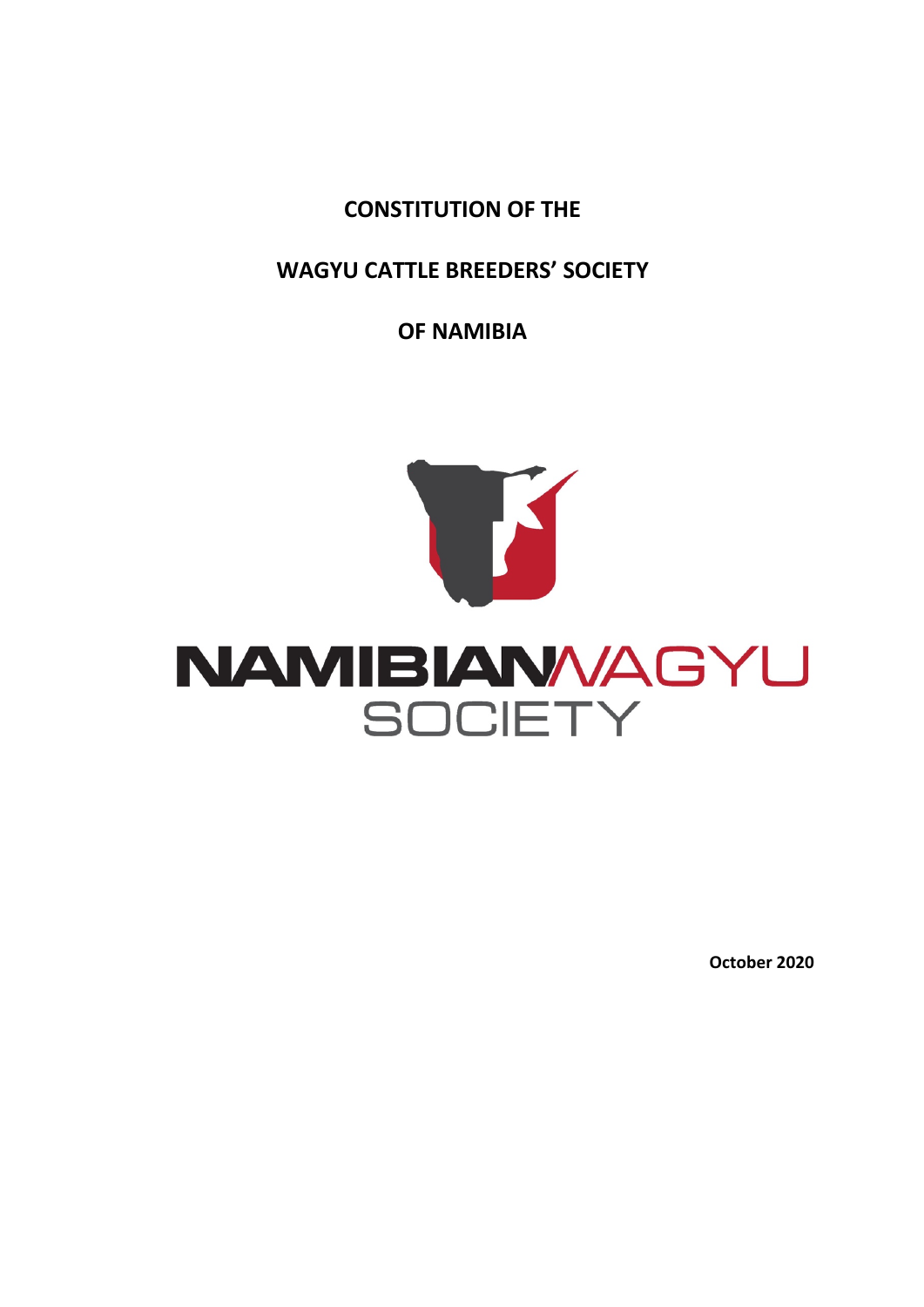| 1.  |                                                                                  |                         |    |  |  |  |
|-----|----------------------------------------------------------------------------------|-------------------------|----|--|--|--|
| 2.  |                                                                                  |                         |    |  |  |  |
| 3.  |                                                                                  |                         |    |  |  |  |
| 4.  |                                                                                  |                         |    |  |  |  |
|     | 4.1                                                                              |                         |    |  |  |  |
|     | 4.2                                                                              |                         |    |  |  |  |
|     |                                                                                  | 4.2.1                   |    |  |  |  |
|     |                                                                                  | 4.2.2                   |    |  |  |  |
|     |                                                                                  | 4.2.3                   |    |  |  |  |
|     |                                                                                  | 4.2.4                   |    |  |  |  |
|     |                                                                                  | 4.2.5                   |    |  |  |  |
|     |                                                                                  | 4.2.6                   |    |  |  |  |
|     | 4.3                                                                              |                         |    |  |  |  |
|     | 4.4                                                                              |                         |    |  |  |  |
|     | 4.5                                                                              |                         |    |  |  |  |
|     | 4.6                                                                              |                         |    |  |  |  |
|     | 4.7                                                                              |                         |    |  |  |  |
| 5.  |                                                                                  |                         |    |  |  |  |
| 6.  |                                                                                  |                         |    |  |  |  |
| 7.  |                                                                                  |                         |    |  |  |  |
| 8.  |                                                                                  |                         |    |  |  |  |
|     | 8.1                                                                              |                         |    |  |  |  |
|     | 8.2                                                                              |                         |    |  |  |  |
|     | 8.3                                                                              |                         |    |  |  |  |
|     |                                                                                  | 8.3.1                   |    |  |  |  |
|     |                                                                                  | 8.3.2                   |    |  |  |  |
|     |                                                                                  | 8.3.3                   |    |  |  |  |
|     | 8.4                                                                              |                         |    |  |  |  |
| 9.  |                                                                                  |                         |    |  |  |  |
| 10. |                                                                                  |                         |    |  |  |  |
|     | 10.1                                                                             |                         |    |  |  |  |
|     | 10.2 <sub>1</sub>                                                                | <b>Council Meetings</b> | 14 |  |  |  |
|     | 10.3                                                                             |                         |    |  |  |  |
|     | 10.4                                                                             |                         |    |  |  |  |
|     | 10.5                                                                             |                         |    |  |  |  |
|     | 10.6                                                                             |                         |    |  |  |  |
|     | 10.7                                                                             |                         | 15 |  |  |  |
|     | 10.8                                                                             |                         |    |  |  |  |
| 11. |                                                                                  |                         |    |  |  |  |
| 12. |                                                                                  |                         |    |  |  |  |
| 13. |                                                                                  |                         |    |  |  |  |
|     | Election of a Representative/s to the meetings of associated organisations<br>17 |                         |    |  |  |  |
| 14. |                                                                                  |                         |    |  |  |  |
| 15. |                                                                                  |                         |    |  |  |  |
| 16. | 18                                                                               |                         |    |  |  |  |
| 17. | 18                                                                               |                         |    |  |  |  |
| 18. | -18                                                                              |                         |    |  |  |  |
| 19. |                                                                                  |                         |    |  |  |  |
| 20. |                                                                                  |                         |    |  |  |  |

# **CONTENTS**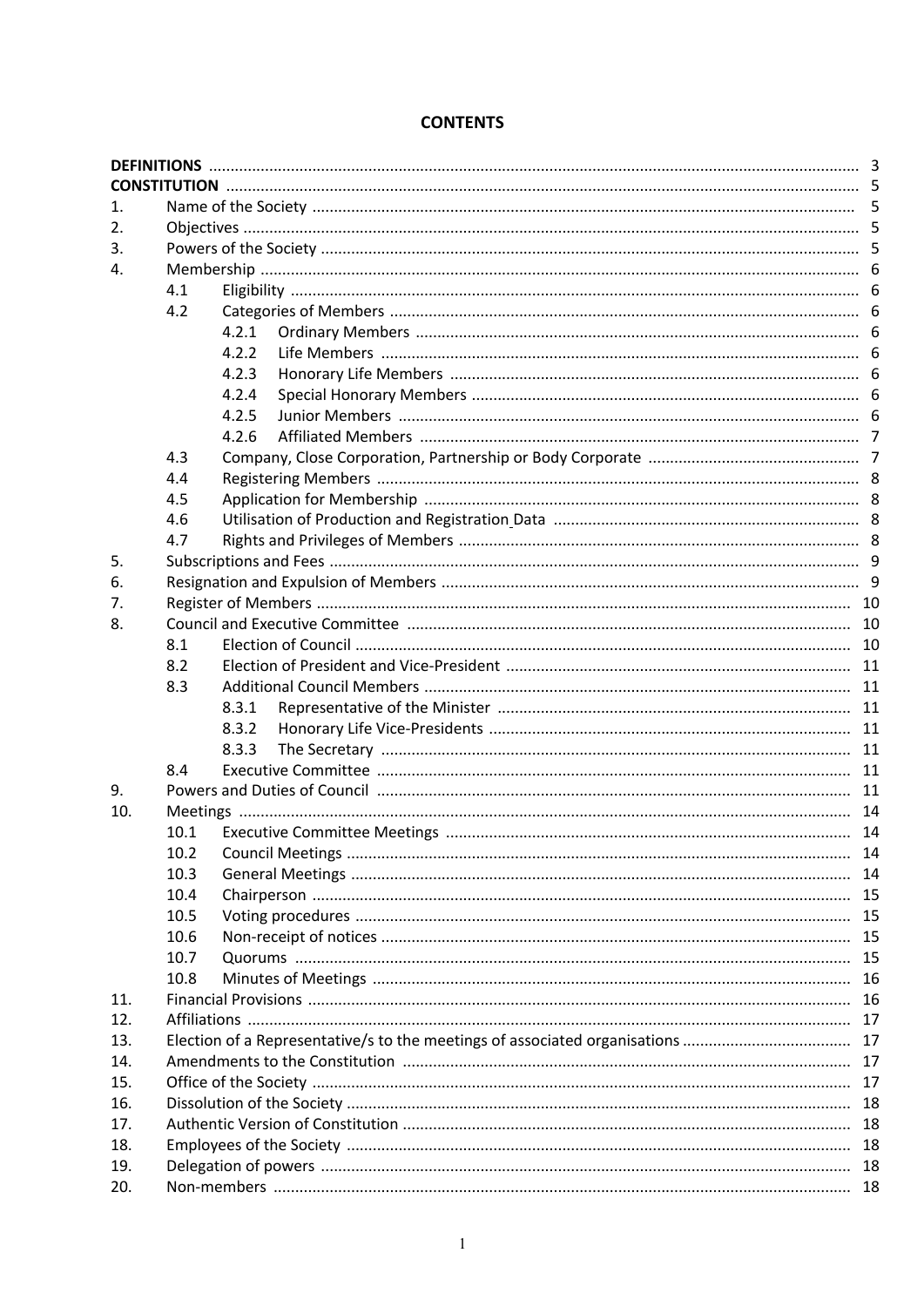# **BYE-LAWS**

| 1.  |      |                                                                             |  |  |
|-----|------|-----------------------------------------------------------------------------|--|--|
| 2.  |      |                                                                             |  |  |
| 3.  |      |                                                                             |  |  |
| 4.  |      |                                                                             |  |  |
| 5.  |      |                                                                             |  |  |
| 6.  |      |                                                                             |  |  |
| 7.  |      |                                                                             |  |  |
| 8.  |      |                                                                             |  |  |
| 9.  |      |                                                                             |  |  |
| 10. |      |                                                                             |  |  |
| 11. |      |                                                                             |  |  |
|     | 11.1 |                                                                             |  |  |
|     | 11.2 |                                                                             |  |  |
|     | 11.3 |                                                                             |  |  |
| 12. |      |                                                                             |  |  |
|     | 12.1 |                                                                             |  |  |
|     | 12.2 |                                                                             |  |  |
|     | 12.3 |                                                                             |  |  |
|     | 12.4 | Cancellation of Birth Notifications, Registration or Recording Certificates |  |  |
|     |      |                                                                             |  |  |
| 13. |      |                                                                             |  |  |
| 14. |      |                                                                             |  |  |
| 15. |      |                                                                             |  |  |
| 16. |      |                                                                             |  |  |

# **SCHEDULE A**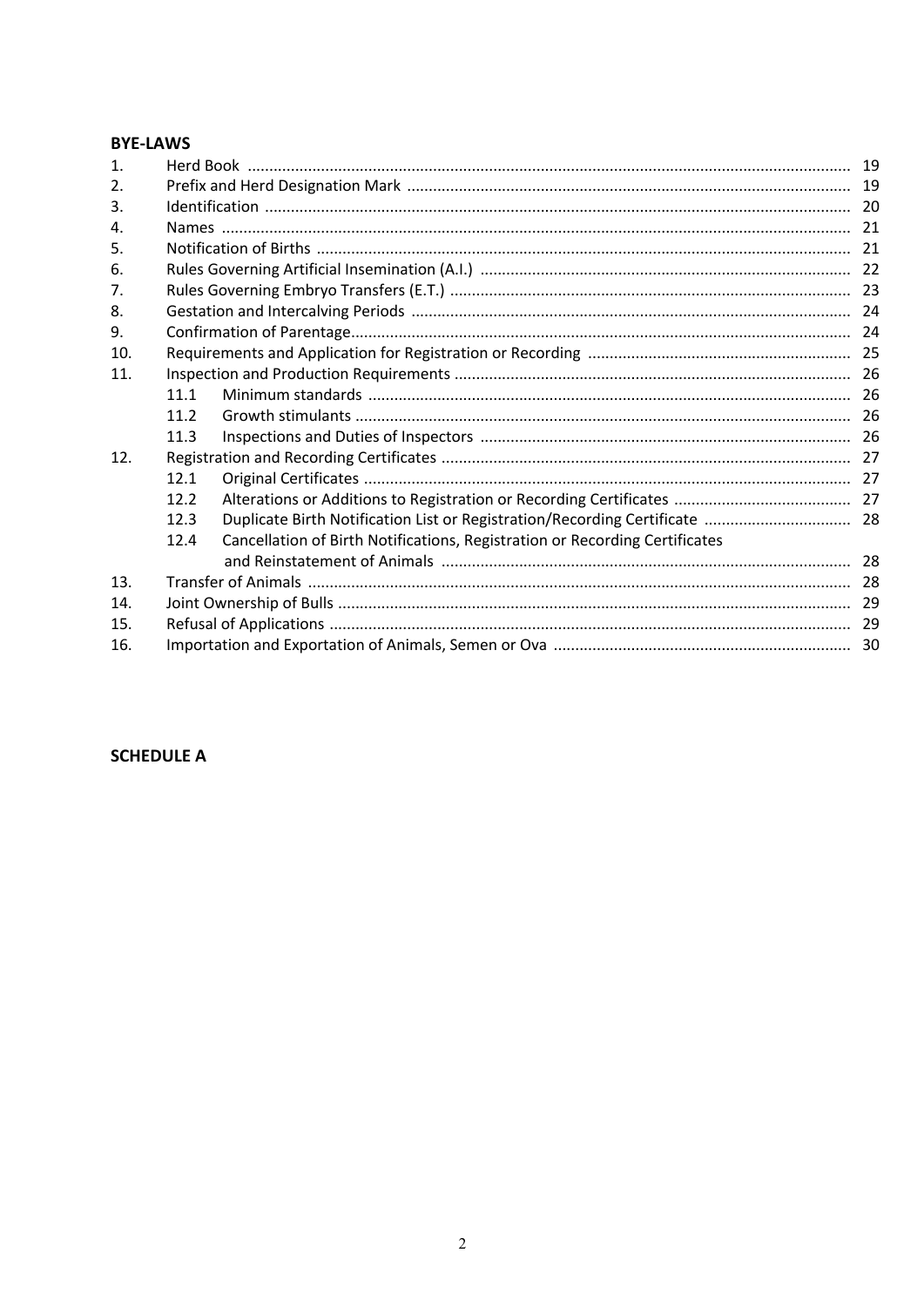#### **DEFINITIONS**

1. When used in this Constitution and Bye-laws, unless a contrary meaning is apparent from the context -

"Act" means the Livestock Improvement Act, 1977 (Act No. 25 of 1977 and ) and includes the regulations promulgated in terms thereof;

"animal" means a bovine of the Wagyu breed registered or recorded or eligible for registration or recording in the Herd Book and the words "cattle", "calf/calves", "dam/s", "female/s", "bull/s", "male/s" and "sire/s" shall have the same meaning;

"birth" means the birth of a calf;

"breeder" means a member of the Society who is the owner of -

- (a) the dam at the date of birth of an animal to be registered or recorded;
- (b) an animal at date of application for registration/recording in the Basic Section of the Herd Book;
- (c) an animal at the date of application for registration/recording in the Purebred or Full Blood Section of the Herd Book; or
- (d) the recipient dam at the date of birth of the animal to be registered/recorded as a result of an embryo transfer;

"buyer" means the person or persons to whom ownership/joint ownership of an animal is transferred by the seller of such animal;

"Constitution" means the constitution (inclusive of the bye-laws) of the Society;

"Council" means the Council of the Society duly elected in terms of the Constitution;

"Department" means the Department or Departments in the national government charged with the administration of the Act;

"embryo" means a fertilised ovum of an animal;

"Herd Book" means the Namibian Wagyu Herd Book in which shall be recorded or registered, as the case may be, through the Society by the Registering Authority, the details of all animals;

"inspector/s" means a person/s appointed by Council for the purposes referred to in Clauses 9(i) and  $9(i)$ :

"Minister" means the Minister responsible for agriculture;

"ovum" means the ovum of an animal and includes an embryo;

"owner" means the person who -

- (a) according to the records of the Registering Authority, possesses the animal concerned; or
- (b) submits proof to the satisfaction of the Council that the animal concerned is eligible to be so registered, recorded or inscribed in his name;

"recording" refers to the procedure of recording an animal in the Basic Section of the Herd Book;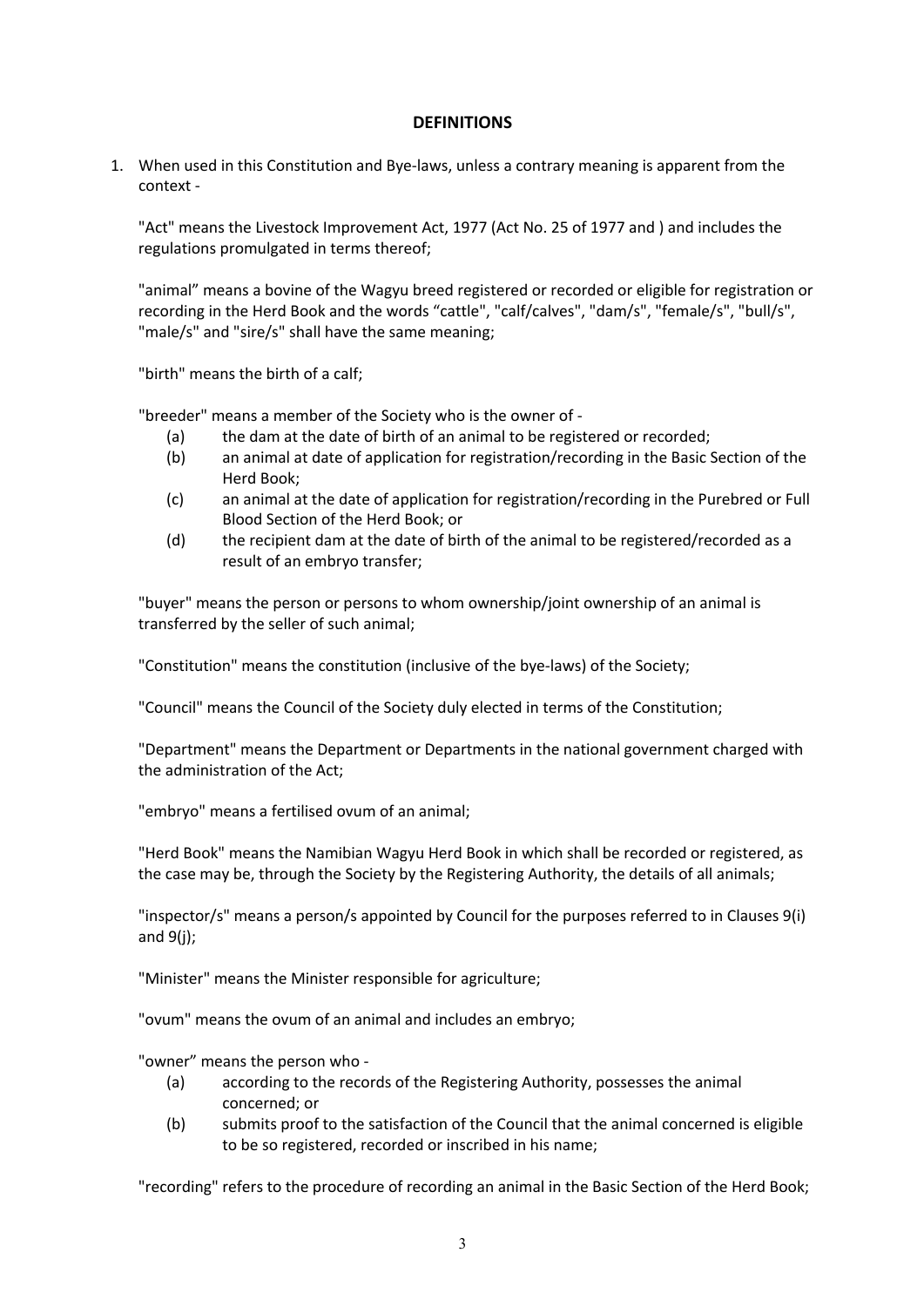"Registering Authority" means the organisation, registered as such in terms of the Act, that is responsible for the keeping of the Herd Book and for the execution of the recording actions associated with that, as contemplated in the Act;

"registering" refers to the procedure of registering an animal in the Purebred or Full Blood Section of the Herd Book, or by which a prefix or herd designation mark is placed on the records of the Registering Authority;

"Registrar" means the officer designated as Registrar of Animal Improvement in terms of Section 3 of the Act;

"Secretary" means the secretary of the Society;

"seller" means the person or persons being the owner/joint owner/s of an animal according to the records of the Registering Authority or, in the case of an imported animal, the owner in the country of origin who disposes of such animal;

"semen" means the semen of an animal;

"Society" means the Wagyu Cattle Breeders' Society of Namibia;

"Namibian-bred Wagyu" means an animal born in, or whilst in transit to, Namibia: Provided that an animal born from an imported ovum or embryo, shall be regarded as an imported Wagyu; and

"Territory" means Namibia and such other countries as the Society may from time to time, with the approval of the Registering Authority, determine.

- 2. Other words, abbreviations and phrases in this Constitution, not defined above, shall, unless a contrary meaning clearly appears from the context, have the same meaning assigned thereto in the Act.
- 3. In the Constitution, unless the contrary intention appears clearly from the context, words referring to persons in the masculine gender shall include females, words in the singular shall include the plural, and words in the plural shall include the singular.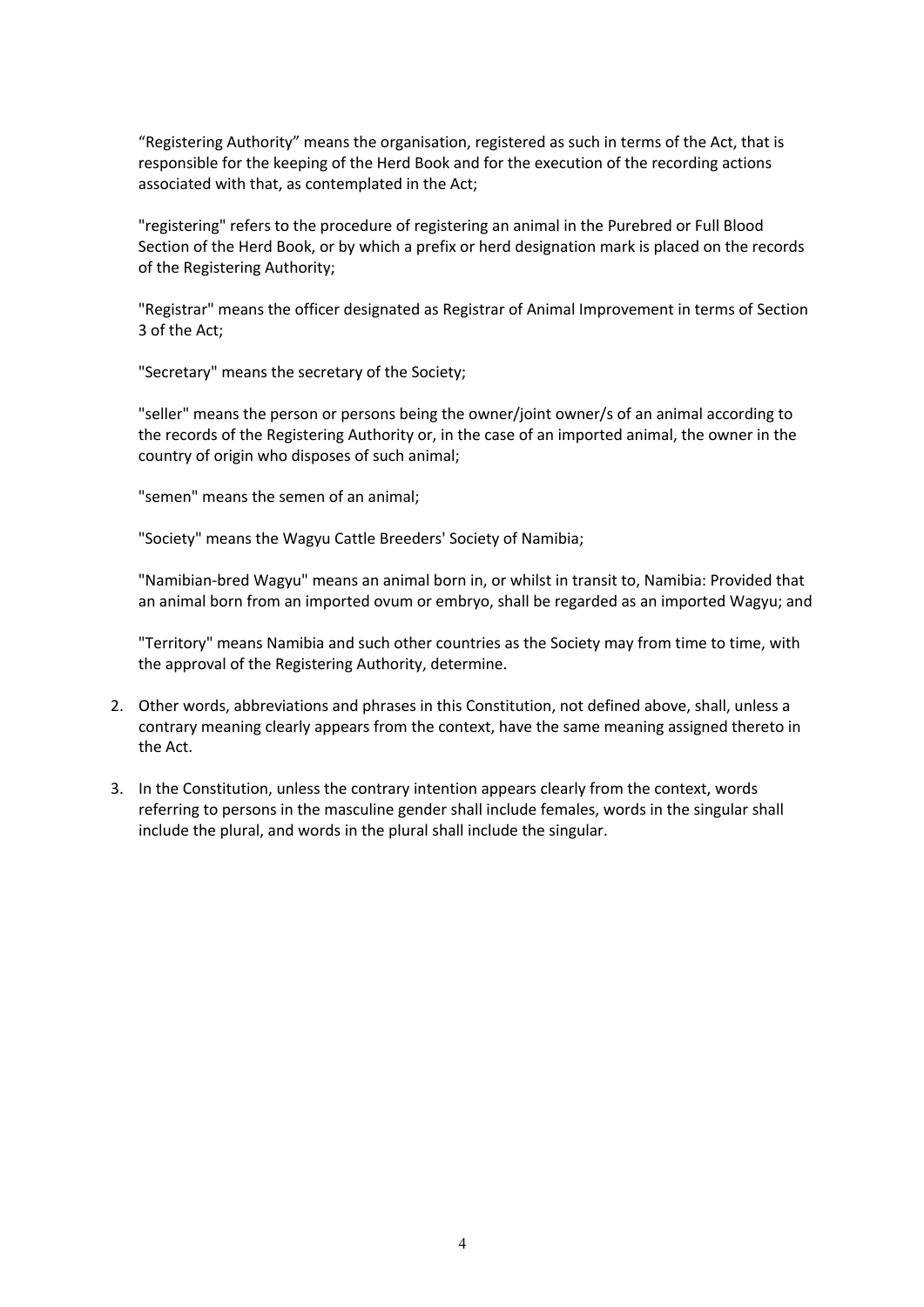# **CONSTITUTION**

# **1. NAME OF THE SOCIETY**

The name of the Society is the Wagyu Cattle Breeders' Society of Namibia.

# **2. OBJECTIVES**

- 2.1 Subject to the provisions of the Act and of this Constitution, the objectives of the Society shall be:
	- (a) to encourage and promote the breeding and the improvement of the genetic production potential of animals in the Territories;
	- (b) to maintain unimpaired the purity of the Wagyu breed in the Territories and promote the interests of the breed by all possible and available means;
	- (c) to encourage the collection, preservation and development of the breed by sound selection in accordance with the accepted description of a Wagyu and to eliminate contamination by foreign breeds;
	- (d) to compile and maintain a "Minimum Breed Standard" (Schedule B) based on production testing records and visual appraisal for genetic defects and conformation in as far as it is related to functional efficiency. For this purpose, all production data shall be made available to the Council, inspectors and appointed subcommittee/s;
	- (e) to compile, keep and maintain accurate records of the pedigrees and particulars of all animals duly registered or recorded through the Society by the Registering Authority in the Herd Book;
	- (f) to allow and control the competitive showing of animals; and
	- (g) to safeguard and advance the common interests of breeders in the Territories, and generally to give effect to the objectives contemplated by the Act.
- 2.2 The Society will not
	- (a) carry on any profit-making activities; or participate in any business, profession or occupation carried on by any of its members, or provide any financial assistance, premises, continuous services, or facilities to its members for the purpose of carrying on any business, profession or occupation by them; and
	- (b) have the power to carry on any business, including, *inter alia*, ordinary trading operations in the commercial sense, speculative transactions, dividend stripping activities as well as the letting of property on a systematic or regular basis.

# **3. POWERS OF THE SOCIETY**

Subject to the terms of the Constitution, the Society shall have the power:

- (a) to carry out such functions and perform such duties as are, or may be imposed upon it, by virtue of its incorporation in terms of the Act; and
- (b) generally, to do all such acts as a body corporate may by law perform and which the Society may deem necessary for the attainment of its objectives.

## **4. MEMBERSHIP**

# 4.1 **Eligibility**

Subject to the provisions of Clause 4.2.5, membership of the Society shall be limited to persons above the age of 18 years and shall consist of certain categories of members.

4.2 **Categories of Membership**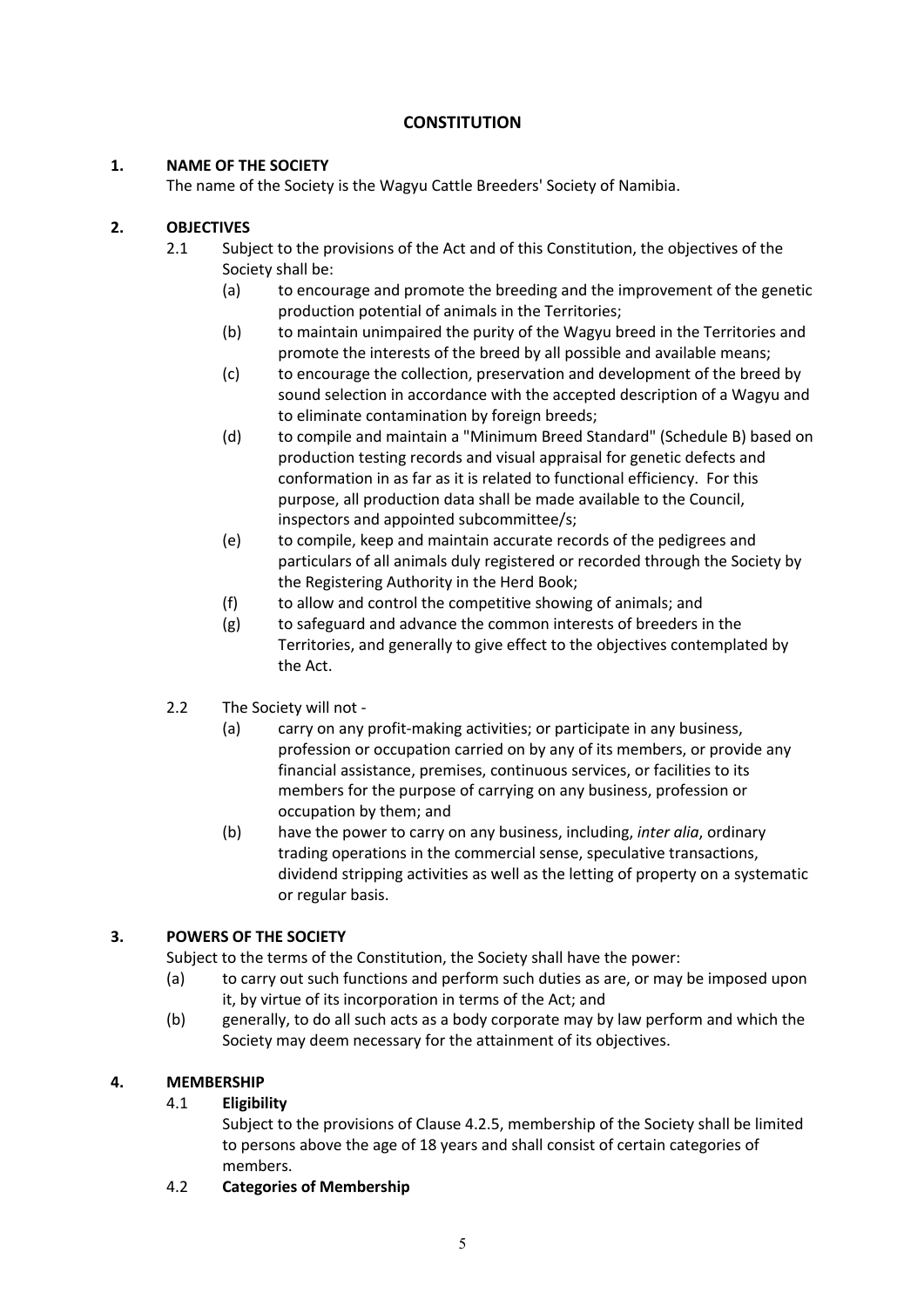### 4.2.1 **Ordinary Members**

Persons who are engaged, directly or indirectly, in the breeding of animals, and are resident in Namibia or the Territories shall be eligible for membership of the Society as Ordinary Members who shall enjoy all the rights and privileges of membership, including the right to vote at any general meeting of the Society and the right to be elected to Council. For the purposes of this sub clause a company, close corporation, partnership or body corporate shall be deemed to be a person and, subject to Clause 4.4, be eligible for Ordinary Membership of the Society: Provided that:

- (a) persons who are active breeders of animals shall be termed Active Ordinary Members; and
- (b) all other Ordinary Members shall be termed Non-Active Ordinary Members.

#### 4.2.2 **Life Members**

Any Ordinary Member may, with the approval of Council, become a Life Member by paying such fee or subscription as is laid down by Council.

#### 4.2.3 **Honorary Life Members**

For special services in the interest of the Wagyu breed, a person may, at an Annual General Meeting, be elected an Honorary Life Member, who shall enjoy all the rights and privileges of membership, including the right to vote at any meeting of the Society, and the right to be elected to Council: Provided that no person shall be eligible for Honorary Life Membership unless recommended by Council.

#### 4.2.4 **Special Honorary Members**

Any person not necessarily actively engaged in the breeding of animals may be elected a Special Honorary Member by Council, upon such conditions as Council may determine: Provided that a Special Honorary Member may not vote at meetings of the Society and is not eligible for election to Council.

#### 4.2.5 **Junior Members**

Any person under the age of 18 years may become a Junior Member on approval of Council: Provided that a Junior Member may not vote at meetings of the Society, is not eligible for election to Council, but upon payment of the scheduled fees may partake in the other activities of the Society; and provided further that the Junior Member's parents or guardians countersign the application and accept full responsibility for the financial and other commitments towards the Society on behalf of such Junior Member.

#### 4.2.6 **Affiliated Members**

Any person with an interest in the Wagyu breed may become an Affiliated Member by paying an annual fee as laid down by Council. An Affiliated Member may not vote at meetings of the Society, is not eligible for election to Council, and may not apply for inscribing, recording, or registration of animals under the Society's rules, but will receive newsletters and any other relevant correspondence from the Society.

## 4.3 **Company, Close Corporation, Partnership or Body Corporate**

4.3.1 A company, close corporation, partnership or body corporate applying for Ordinary Membership shall disclose to the Society such facts as may be necessary to determine the nature of the controlling interest therein and shall then, or at any time thereafter, in addition to the requirements imposed in respect of all applications, furnish the Society with the name and address of the person appointed by it to act as its representative at meetings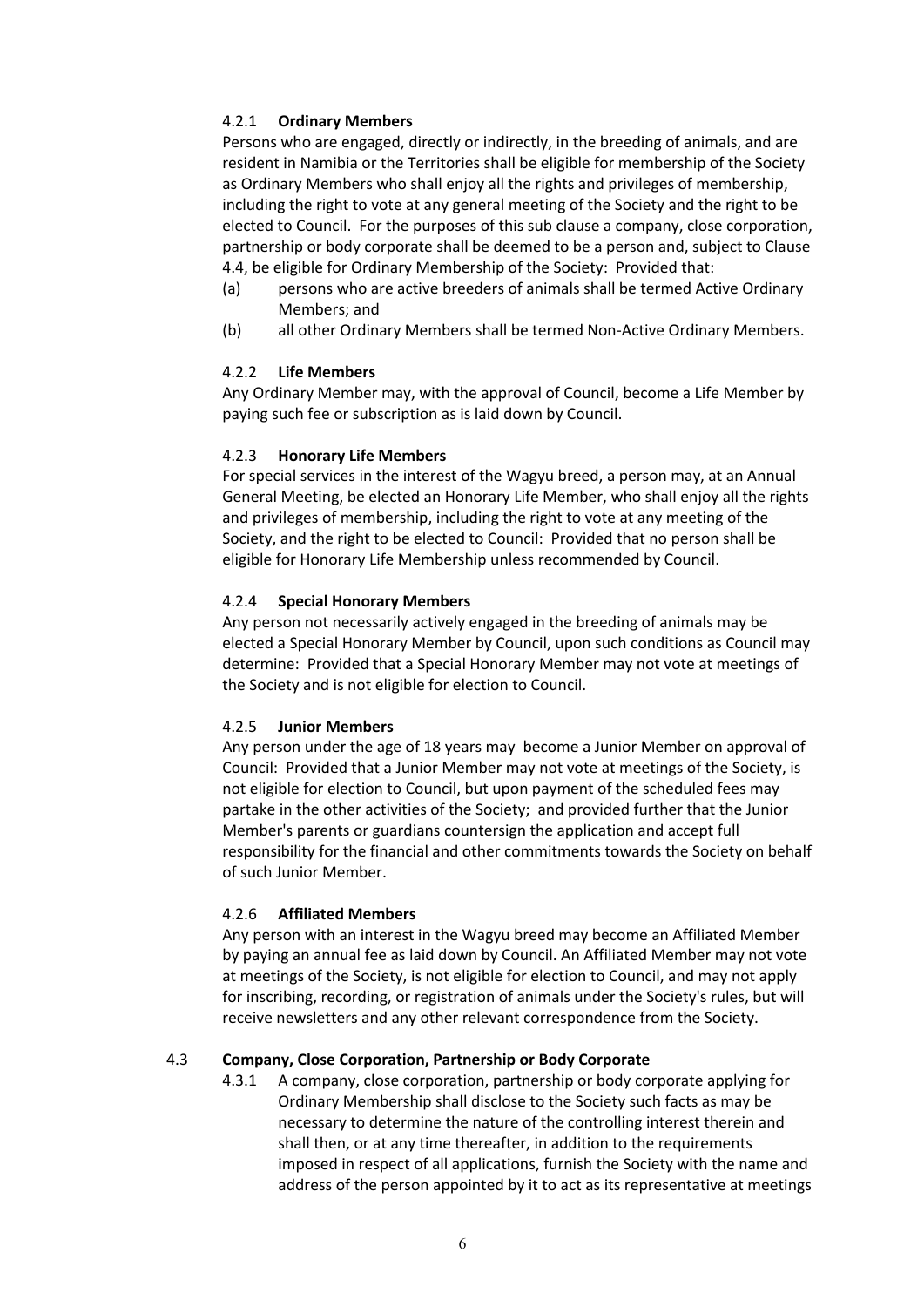of the Society. Such person shall have the right to nominate an alternate in writing, which nomination shall be handed to the Secretary not later than the time of the meeting at which such alternate will be present.

- 4.3.2 All communications addressed to such authorised representative referred to in Clause 4.3.1 shall be deemed to be duly served upon the company, close corporation, partnership or body corporate, and at all meetings at which such authorised representative is in attendance on behalf of the company, close corporation, partnership or body corporate, such company, close corporation, partnership or body corporate shall be deemed to be duly represented.
- 4.3.3 The principal person so appointed to represent such company, close corporation, partnership or body corporate shall be eligible for election to Council in terms of Clause 8.
- 4.3.4 Should such company, close corporation, partnership or body corporate cease to comply with the requirements of Ordinary Membership as laid down in Clauses 4.2.1 and 4.2.2, its rights shall automatically be terminated, and the provisions of Clause 4.3.5 shall *mutatis mutandis* apply in respect of such company, close corporation, partnership or body corporate.
- 4.3.5 The liquidation of a company or close corporation and the dissolution of a partnership or body corporate shall automatically result in the termination of its membership of the Society, provided that -
	- (a) all amounts owing to the Society as at the date of liquidation or dissolution shall be recoverable by the Society from the liquidator of such company or close corporation, or from the members (either jointly or severally) of such partnership or body corporate;
	- (b) the liquidator of such company or close corporation and the members of such partnership or body corporate shall be obliged to discharge all the obligations of such company, close corporation, partnership or body corporate in respect of registrations, recordings, transfers and whatever obligations the company, close corporation, partnership or body corporate would have had to discharge as a member of the Society; and
	- (c) whatever fees may become due and payable as a result of herd fees, registrations, recordings, transfers or other obligations which have of necessity to be fulfilled after such automatic termination of membership, shall be raised on the scale payable by Ordinary Members.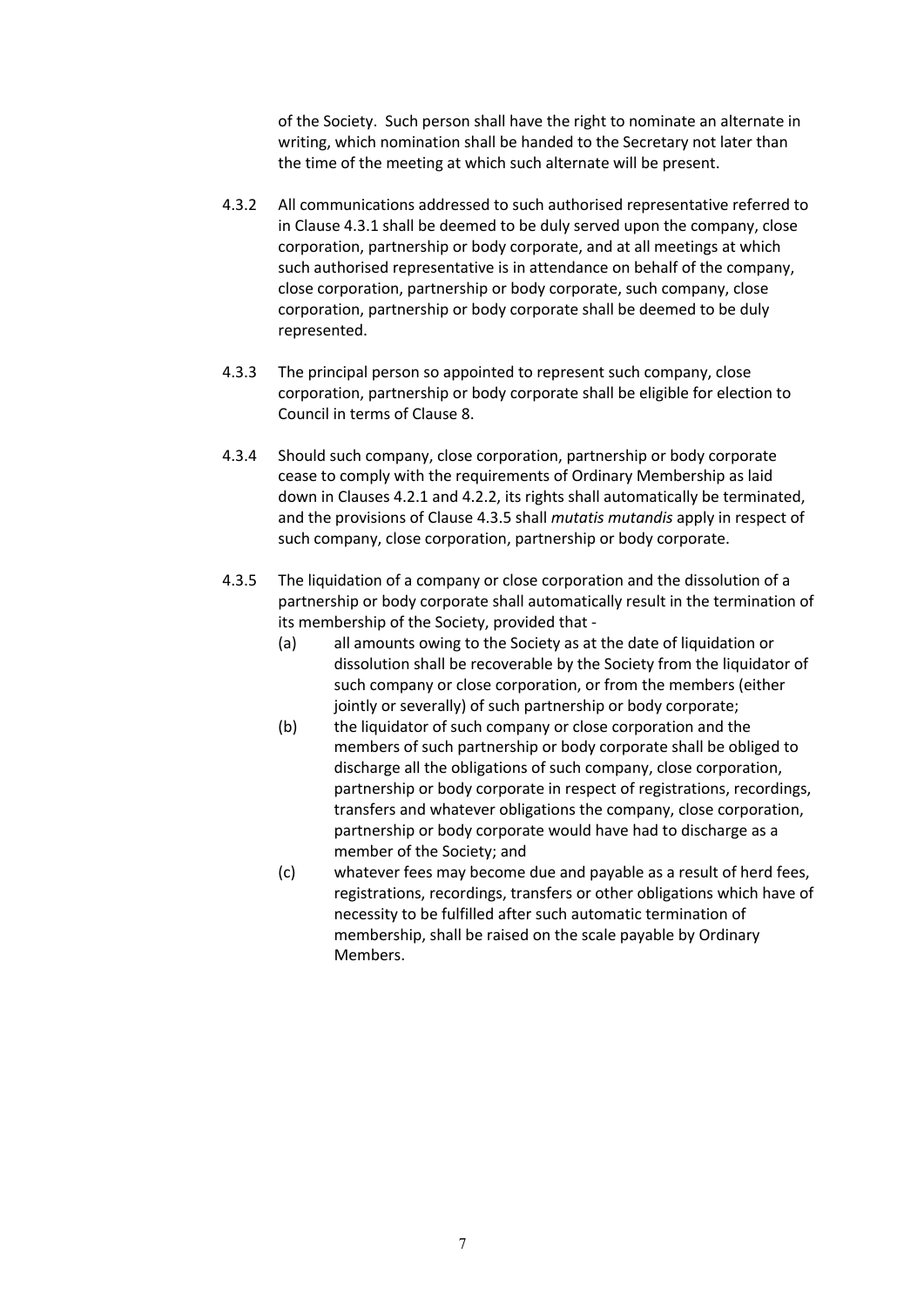## 4.4 **Registering Members**

- 4.4.1 Any person, including a company, close corporation, partnership or body corporate, resident or conducting business within the Territory who is directly or indirectly engaged in the breeding of animals, shall be eligible to register with the Society as a Registering Member.
- 4.4.2 Such members shall have the right
	- (a) to vote at general meetings of the Society; and
	- (b) to be eligible for election to Council.

All the provisions of the Constitution in respect of persons applying to be admitted or already admitted as members and all the rights, privileges and obligations of such members as set out in the Constitution shall *mutatis mutandis* apply to all persons applying to be registered or already registered with the Society as Registering Members. Registering Members are *ipso facto* liable for fees payable to the Registering Authority.

#### 4.5 **Application for Membership**

4.5.1

- 4.5.2 Council may admit any applicant to membership of the Society**,** either unconditionally or on such conditions as it may determine, or it may refuse admission to membership, disclosing the reason for such refusal.
- 4.5.3 An applicant to whom admission to membership has been refused shall be entitled to a refund of any fees forwarded with his application for membership.

## 4.6 **Utilisation of Production and Registration Data**

Production data of animals of members participating in the designated production recording scheme may, on request of the Society and subject to the conditions as may be determined by the Registering Authority, be made available to the Society: Provided that the Society will not utilise such data to the disadvantage of any member or members or the Registering Authority, and that the further processing of such data will not be to the detriment of the objectives of the designated production recording scheme.

## 4.7 **Rights and Privileges of Members**

Save for executors of deceased estates, trustees of insolvent estates and liquidators of companies or close corporations, the rights and privileges of every member of the Society shall be personal to himself and shall not be transferable or transmissible either by his own act or by operation of law. These shall include the following rights -

- (a) to receive all reports and other matters published by the Society for distribution amongst members;
- (b) to apply for the inscribing, recording or registration of animals under the Society's rules;
- (c) to attend all general meetings of the Society and, subject to Clause 4.2, have the right to vote at such meetings;
- (d) to receive technical advice on Wagyu matters from the Society's inspectors and officials (cost of same to be defrayed by the applicant); and
- (e) to consult and use the Society's official reports.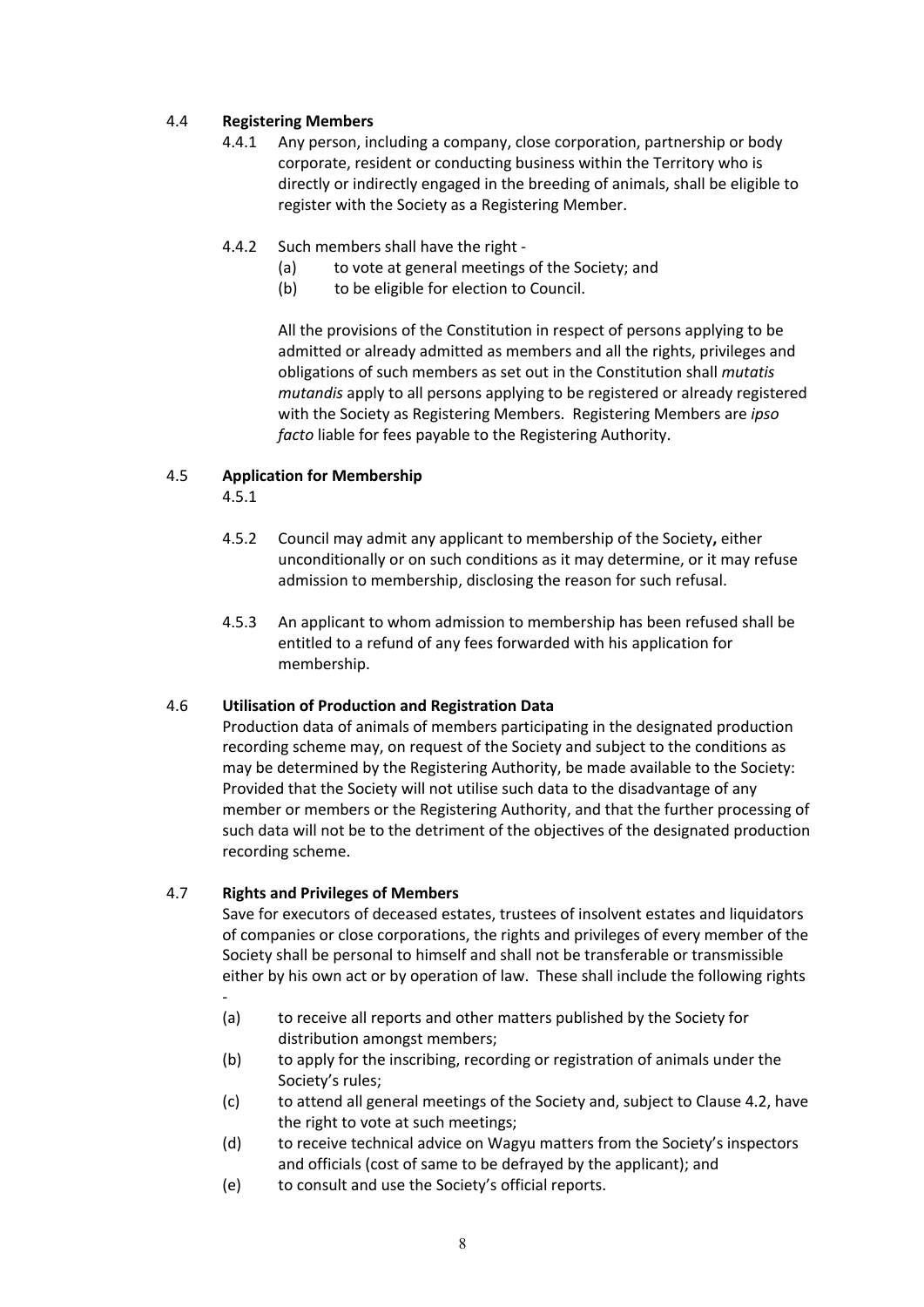#### **5. SUBSCRIPTIONS AND FEES**

- 5.1 The amounts payable to the Society in respect of all subscriptions, fees or any other dues and commissions shall from time to time be determined by Council and shall be submitted to members for approval at the ensuing Annual General Meeting of the Society (Schedule A).
- 5.2 Annual subscriptions and fees shall become due and payable in advance in each and every year on a date or dates to be determined from time to time by Council, and shall be deemed to be in arrear if unpaid after 90 days from date of invoice.
- 5.3 Any member whose subscription is in arrear, or who is indebted to the Society in respect of any fees or dues for a period longer than 30 days after a demand by registered post for payment thereof has been addressed to him by the Secretary, shall cease to enjoy any of the rights and privileges of membership until such time as such indebtedness has been liquidated.
- 5.4 Council may cause an interest charge to be levied and collected on arrear accounts at a rate determined by Council from time to time.
- 5.5 Any member who, for any reason whatsoever, has ceased to be a member of the Society, shall remain liable for all amounts due to the Society, as at the date on which his membership ceases.
- 5.6 Should Council determine that an account is in arrear and should such account be handed over to a firm of attorneys for collection, then the member shall be liable to the Society for payment of all legal charges, collection, and attorney and client costs incurred in addition to the principal amount, fines and penalties owing by him.

#### **6. RESIGNATION AND EXPULSION OF MEMBERS**

- 6.1 Any member may resign from the Society by giving not less than one month's written notice to the Secretary: Provided that such resignation shall not take effect before and until all moneys owing to the Society by such member have been paid, and furthermore until such member has discharged all his obligations in respect of registrations, recordings, transfers or any other obligation he would have had to discharge as a member of the Society.
- 6.2 Council may expel and/or terminate its services to any member who
	- (a) despite due notice and demand directed to him by registered letter from the Secretary continues to remain in arrear in respect of any fees or dues for a further period of 60 days;
	- (b) has acted in any manner which in the opinion of Council is or may be prejudicial to the interests of the Society or any of its members;
	- (c) has infringed any provision of the Constitution; or
	- (d) has been found guilty of an offence under the Act:

Provided that no proceedings for expulsion shall be initiated against any member of the Society unless the Secretary has, at least 30 days prior to the date of Council meeting at which such expulsion is to be dealt with, addressed a registered letter to such member notifying him of his proposed expulsion, and calling upon him, if he so wishes, to present, either personally or through his duly authorised representative, his side of the case at such meeting of Council.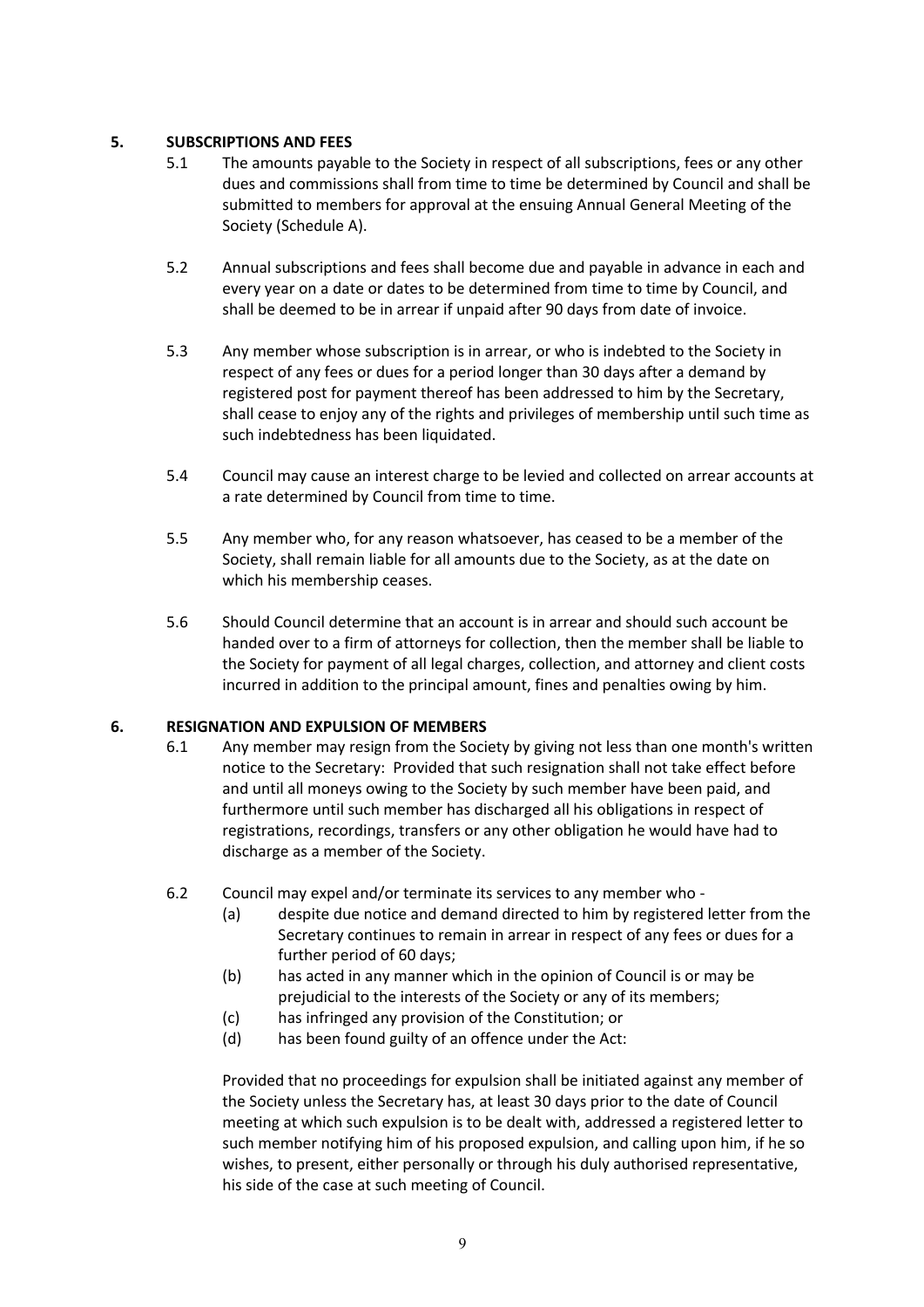- 6.3 Any member who has been expelled shall be notified by the Secretary in writing within a period of ten days from the date upon which the resolution effecting his expulsion was passed, or upon which his membership was forfeited.
- 6.4 Upon expulsion of a member, Council may at its discretion direct the Secretary forthwith to remove from the Herd Book and any other registers or records of the Society, the name of the member so expelled, and to apply to the Registering Authority for the cancellation of all registrations or recordings effected by it, in respect of animals bred by the expelled member and owned by him at date of his expulsion. The Secretary shall moreover call upon the expelled member forthwith to deliver to the Society the registration or recording certificates in respect of all animals bred and owned by him at the date of his expulsion.
- 6.5 From the date of his expulsion no transfer of an animal bred by the expelled member shall be registered or recorded in his name, no notifications of birth shall be accepted from him and he shall be notified accordingly.
- 6.6 A person who, for whatever reason, has ceased to be a member of the Society, may thereafter again be admitted to membership, upon application made in terms of Clause 4.5.

#### **7. REGISTER OF MEMBERS**

- 7.1 The Society shall keep a register of all members reflecting the date of their admission to membership, their postal addresses, the amounts received from them with the date of payment and arrears, if any, which may be due.
- 7.2 Every member shall communicate in writing to the Secretary any change of his postal address, and all notices of publications posted to the registered address of a member shall be considered as duly delivered to him.
- 7.3 Communications consigned under registered cover to members by the Secretary shall be binding.
- 7.4 The Secretary shall submit to the Registering Authority such information as it may require concerning admissions to membership, terminations of membership (for whatever reason), and postal addresses of members.

#### **8. COUNCIL AND EXECUTIVE COMMITTEE**

## 8.1 **Election of Council**

The Council shall consist of a minimum of four members. Two or more members shall be elected on a regional basis (such regions to be determined from time to time by Council), and two or more members from amongst the members present and entitled to vote at the Annual General Meeting. Additional members may be co-opted or elected at the discretion of Council. Elected Council members shall hold office for a period of two years, and shall retire at the Annual General Meeting at the end of this period. Retiring members shall be eligible for re-election.

#### 8.2 **Election of President and Vice-President**

8.2.1 The President and Vice-President, who shall hold office for a period of two years each, shall be elected by ballot by the members of the newly elected Council.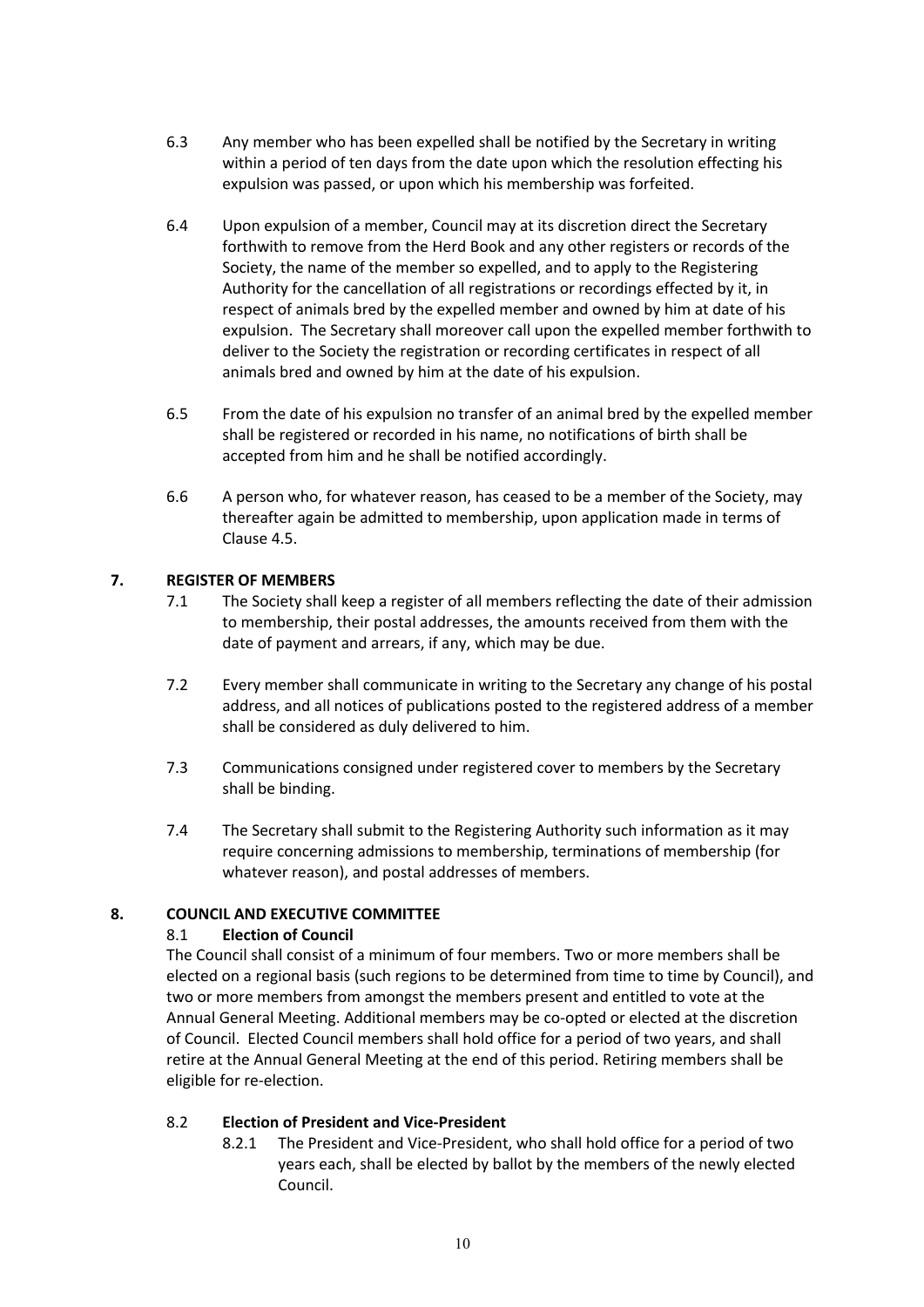8.2.2 Members elected as President and Vice-President shall be eligible for reelection as such.

## 8.3 **Additional Council Members**

In addition to the elected and/or co-opted members of Council, the following persons will also serve on Council in an advisory capacity and are also entitled to attend any Council or general meeting, but without the right to vote at any such meeting:

#### 8.3.1 **Honorary Life Vice-Presidents**

For exceptional services rendered to the Society, persons may at an Annual General Meeting be proposed and elected as Honorary Life Vice-Presidents: Provided that the proposal is recommended by Council and supported by at least three-quarters of the members present at the meeting.

#### 8.3.2 **The Secretary**

There shall be a secretary to the Society.

#### 8.4 **Executive Committee**

The Executive Committee of the Council shall consist of the President, Vice-President and a member of Council, the latter to be appointed by Council. All actions or decisions of the Executive Committee shall be approved and confirmed at the ensuing Council Meeting.

- 8.5 Should any member of the Council die, resign or cease to be a member of the Society, or be called upon to fill the office of President or Vice-President as provided for in Clause 8.6, Council may appoint another member of the Society as his substitute with full powers and for the unexpired period of his term of office. The Council shall be deemed to be duly constituted and shall continue exercising all the powers conferred upon it, notwithstanding any vacancies in its body.
- 8.6 In the event of the office of President or Vice-President becoming vacant before the expiration of the period for which he was elected Council shall at its first ensuing meeting elect by ballot or in such manner as the meeting may determine another of its members to fill the vacancy for the unexpired portion of that period.
- 8.7 Members of Council absenting themselves from two consecutive meetings without leave, or other satisfactory reasons, shall automatically vacate their seats.

## **9. POWERS AND DUTIES OF COUNCIL**

Council shall, subject to the terms of the Constitution and subject further to the directives of the general meetings of the Society as given from time to time, have the power to do all such things it deems necessary or advisable in the interests of the Society and for the advancement and attainment of the Society's objectives and in particular shall have the power to -

- (a) appoint, dismiss or suspend such attorneys, or other legal representatives, auditors, agents, officers or officials or other employees for or from permanent, temporary or special services as it may deem fit; to determine their powers and duties and to fix their remuneration and conditions of service and to require such security for the due performance of their functions as it may in particular cases deem expedient;
- (b) institute, conduct, defend, compound or abandon any legal proceedings by or against any of its officers or officials or other employees in connection with the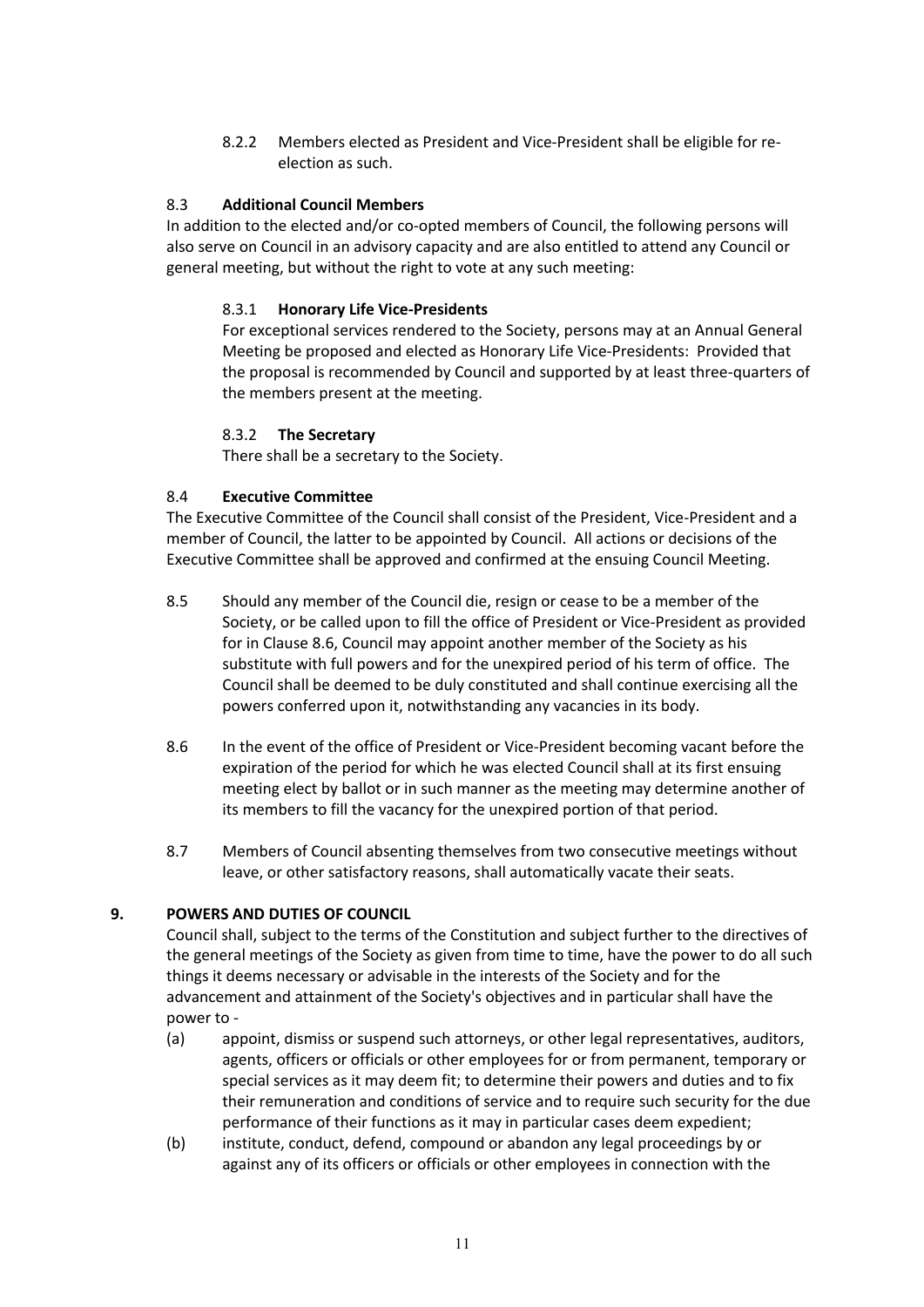affairs of the Society, and to compound or allow, or ask for time for payment or satisfaction of any debts due to or any claim or demand by or against the Society;

- (c) open one or more banking accounts in the name of the Society, and to draw, accept, endorse, make or execute any bill of exchange, promissory note, cheque or other negotiable instrument in connection with the conduct of the affairs of the Society;
- (d) invest, or in any other manner deal with any moneys not immediately required for the purposes of the Society, upon such securities and on such terms as it may deem fit and, from time to time, to change or realise any such investments: Provided that funds available for investment may only be invested with registered financial institutions, and in securities listed on a licensed stock exchange
- (e) lend or borrow money for the purposes of the Society upon security as determined by it; to enter into indemnities, guarantees and suretyships and to secure payment thereunder in any way; to make donations; to undertake and execute any trust; to secure the payment of moneys borrowed in any manner, including the mortgaging and pledging of property, and, without detracting from the generality thereof, in particular by the issue of any kind of debenture or debenture stock, with or without security;
- (f) purchase, hire, take on lease or acquire for the purpose of the Society, buildings, land, goods, chattels and effects; to sell, mortgage, pledge, let, alienate or otherwise dispose of any movable or immovable property belonging to the Society, and to apply the consideration arising therefrom in such a manner as it may consider to be to the best advantage of the Society;
- (g) manage, insure, sell, lease, mortgage, dispose of, give in exchange, work, develop, build on, improve, turn to account or in any way otherwise deal with all, or any part, of its property and assets;
- (h) co-opt the services of any member of the Society or other person and to appoint persons or subcommittees upon such terms and with such powers as it may from time to time deem expedient: Provided that the President and Vice-President of the Society shall be *ex officio* members of all subcommittees with full rights and privileges;
- (i) appoint or discharge inspectors for the examination of animals submitted for registration or recording, and for such other purposes as members of the Society may require the service of such inspectors and to give such inspectors instructions and powers in regard to their duties for the purpose of ensuring that the objectives of the Society are being carried out;
- (j) order an investigation by inspectors of the Society in any case where records are not properly kept or where any doubt should arise as to the correctness of the identity of any animal or animals and to take such action as it may consider advisable in the interests of the Society;
- (k) remunerate any person or persons for services rendered and to establish schemes for the provision of pensions, gratuities and other incentives for its office-bearers and employees;
- (l) convene a general or any other meeting of the Society, either in compliance with a special request thereto made in accordance with the provisions of the Constitution or otherwise if it is deemed necessary;
- (m) grant leave of absence to any member of Council or any official or employee of the Society, for such period and upon such terms as it may in each case determine;
- (n) impose and exact such penalties as may be prescribed from time to time for contravention or infringement of the Constitution, rules and regulations of the Society;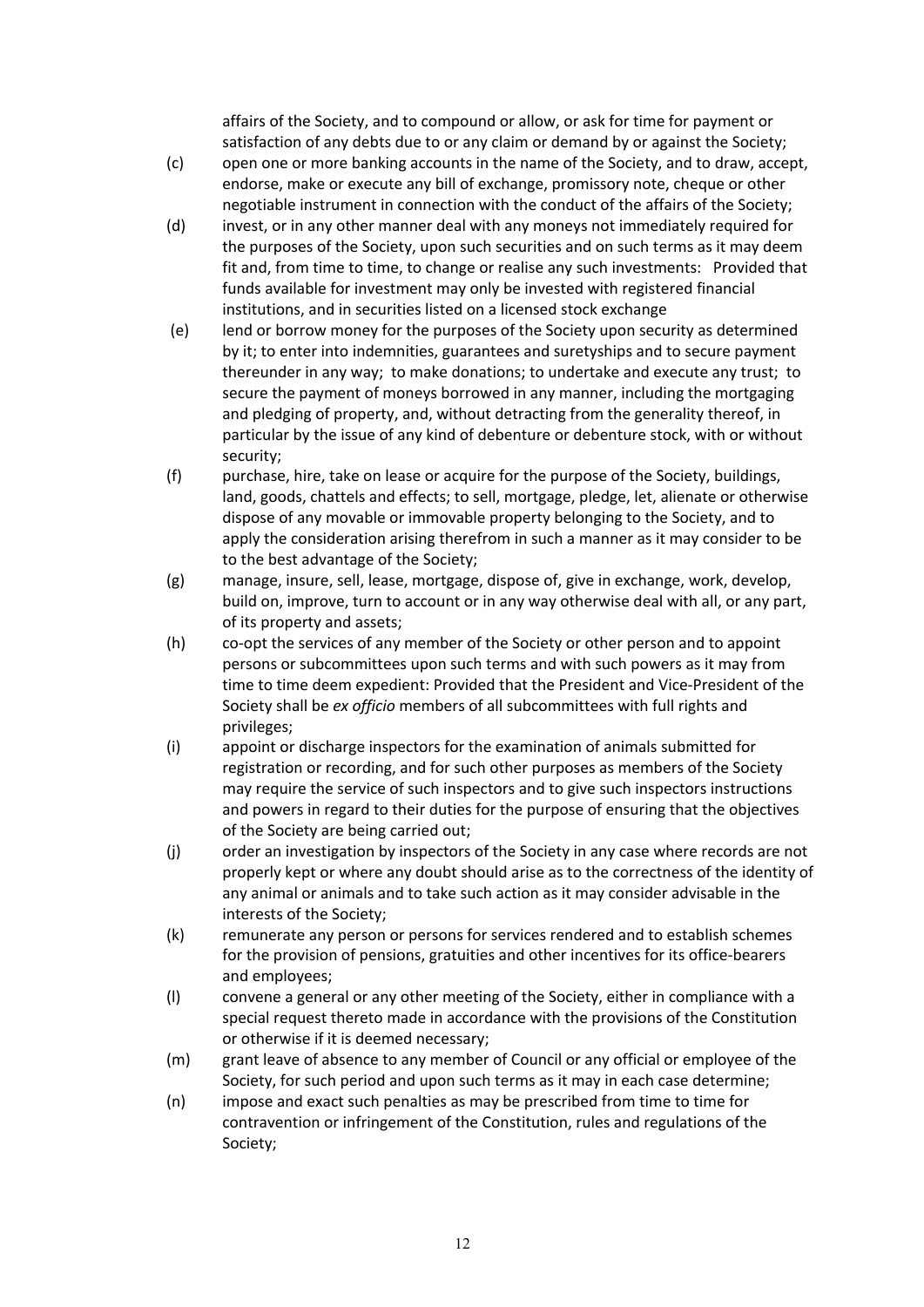- (o) from time to time, subject to the provisions of Clause 5, adjust or revise subscriptions, fees or dues and to prescribe any such additional fees or dues as it may deem necessary;
- (p) pay all costs and charges in connection with the administration and management of the affairs of the Society;
- (q) receive and consider applications for membership and to accept or refuse such applications at its discretion;
- (r) collect and receive subscriptions, fees, donations, other dues and funds and to devote same towards the objectives of the Society and towards promoting the Wagyu breed;
- (s) frame, alter and rescind rules and regulations for conducting the business and carrying out the objectives of the Society, to frame or amend any schedule pertaining to the Constitution as may be deemed necessary from time to time, and to investigate disputes arising from the application of the Constitution and to give decisions in regard thereto;
- (t) organise and promote sales, either by public auction or private treaty, and for such purposes to appoint auctioneers and agents;
- (u) elect a representative/s to the meetings of organisations it is affiliated to and to nominate a person or persons to represent the Society on any committee, body or organisation as may be necessary;
- (v) for the better and more convenient carrying on and fulfilment of the business of the Society appoint one or more members or officials with power and authority to sign and receive documents, papers and process, and to act, sue and be sued on behalf of the Society;
- (w) cancel membership of any person in accordance with Clause 6;
- (x) in accordance with Clause 5.3 to refuse inspection, registration/recording and other work for members whose accounts are overdue;
- (y) draw up a "Standard of Excellence" and to lay down minimum production, reproduction and other standards by which:
	- (i) animals shall be inspected by inspectors;
	- (ii) applications for importation and exportation of animals, semen and ova shall be recommended;
	- (iii) semen and ovum donors shall be approved for embryo transfer purposes; and
	- (iv) bulls shall be recommended for approval for the sale of semen in terms of the Act.
- (z) generally, perform all such acts as may be necessary for the welfare of the Society and the conduct of its affairs, provided always that any action taken, or instructions given, shall not be contrary to the terms of the Constitution.

## **10. MEETINGS**

## 10.1 **Executive Committee Meetings**

The Executive Committee shall meet when necessary in order to carry out the duties delegated to it by Council.

## 10.2 **Council Meetings**

10.2.1 Council shall meet at such time and place as it may from time to time determine, or as may be decided by the President: Council meetings conducted by telephonic conference calls shall be deemed to have taken place in the Office of the Society. Not less than two Council meetings shall be held in each financial year.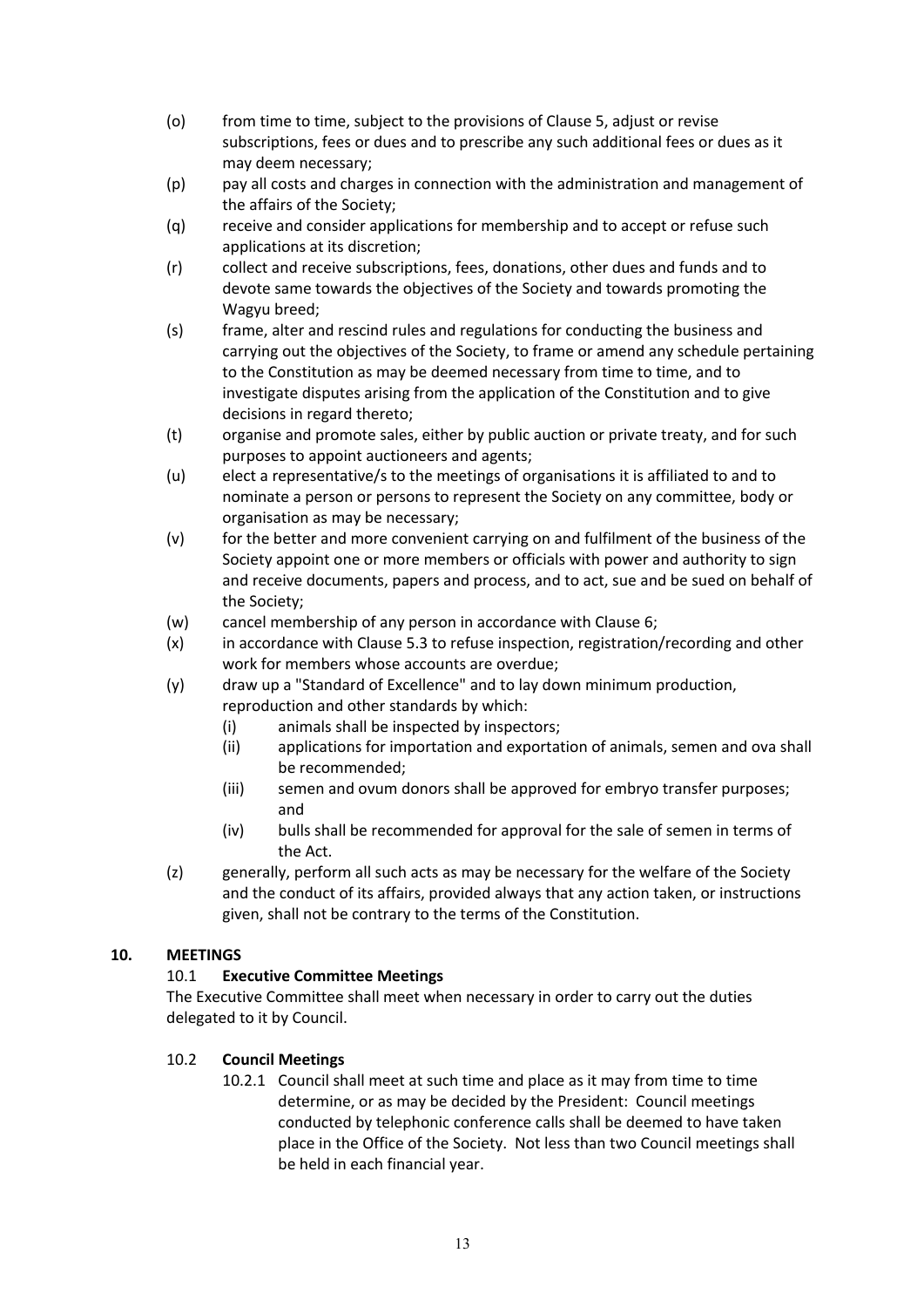- 10.2.2 A special Council meeting
	- (a) may be called by the President (or in his absence by the Vice-President) at such time and place as such office-bearer may decide; or
	- (b) shall be called upon a requisition signed and addressed to the Secretary by not less than four members of the Council stating the reasons for such meeting.
- 10.2.3 Not less than 21 days prior to the holding of a Council meeting, written notice of the time, date and place of such meeting shall be e-mailed by the Secretary to each member of Council. In the case of Council meetings conducted by telephonic conference call not less than seven days' telephonic notice shall be given to each member of Council.
- 10.2.4 No resolution of Council in respect of any matter shall be varied or rescinded unless the resolution varying or rescinding the same be passed at a meeting in respect of which not less than 21 days' notice specifying the intention to vary or rescind has been given to all Council members: Provided that a resolution may be varied or rescinded without such notice if all members of Council are present and so decide.

## 10.3 **General Meetings**

- 10.3.1 A general meeting of the Society to be known as the Annual General Meeting shall be held once a year at such time and place as may be determined by Council.
- 10.3.2 At such Annual General Meeting, Council shall submit its annual report, together with a duly audited balance sheet and statement of the financial affairs of the Society as at the end of the previous financial year.
- 10.3.3 A special general meeting of the Society, may at any time, upon 30 days' written notice to members, be called -
	- (a) by Council; or
	- (b) by the President (or in his absence by the Vice-President); and
	- (c) shall be so called, upon a written requisition signed and addressed to the Secretary, by not less than ten members of the Society stating the business to be transacted at such meeting.
- 10.3.4 Not less than 60 days prior to the holding of the Annual General Meeting a preliminary notice of the time, date and place of the meeting shall be send out by written notice by electronic means or by post by the Secretary to every member. Any member intending to put forward any matter for discussion at the Annual General Meeting shall give written notice thereof to reach the Secretary not less than 40 days prior to the holding of the meeting. No subject put forward by any member shall be put on the agenda of the Annual General Meeting unless the requisite notice of motion has been given in terms of this sub clause.
- 10.3.5 Not less than 30 days prior to the holding of any general meeting a final notice of the time, date and place of such meeting together with the agenda of such meeting shall be send by written notice by electronic means or by post to each member of the Society.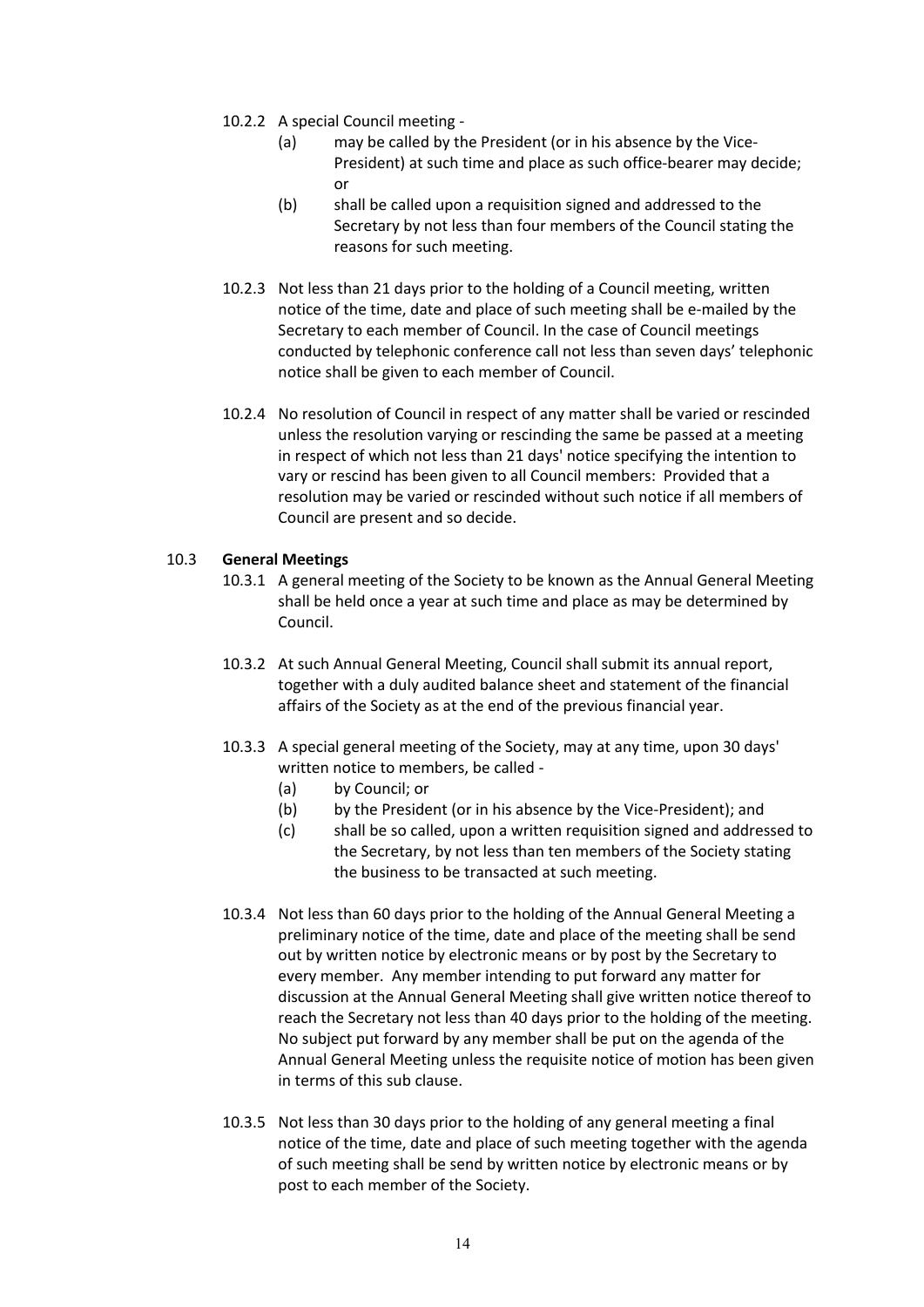- 10.3.6 No resolution shall be taken at a general meeting in respect of any matter unless notice thereof appears in the agenda sent to the members with the notice calling the meeting, unless such meeting agrees by two-thirds of the members present and entitled to vote that any matter not specifically on the agenda, shall be discussed and voted upon.
- 10.3.7 Any general meeting may be adjourned by a two-thirds majority of the members present thereat and entitled to vote.

#### 10.4 **Chairperson**

The President, Vice-President or an Honorary Life Vice-President, in this order, shall preside at all meetings and should all these office-bearers be absent from any meeting, the members present thereat shall elect another member to preside at such meeting and any person so elected shall, in relation to that meeting, have all the powers and fulfil all the duties of the President: Provided that in the event of the death of the President, the Vice-President shall act as President until the next Annual General Meeting of the Society.

#### 10.5 **Voting Procedures**

All matters submitted to any meeting shall, save as is otherwise provided, be decided by the votes of the majority of those members present and entitled to vote and in the event of an equality of votes, the person presiding at the meeting shall have a casting vote as well as a deliberative vote. Subject to the provisions of Clause 8, voting at all meetings shall be by show of hands, unless voting by ballot is demanded by two-thirds of the members present and entitled to vote in which event voting shall be by secret ballot.

#### 10.6 **Non-receipt of Notices**

No business otherwise properly and constitutionally transacted at any meeting shall be invalidated by reason only of the non-receipt by any member of the notice required to be given to such person in terms of the Constitution.

#### 10.7 **Quorums**

- 10.7.1 Four members of the Society personally present at the commencement of any general meeting and entitled to vote shall form a quorum for such meeting and four Councillors personally present at any Council meeting and entitled to vote shall form a quorum for such Council meeting.
- 10.7.2 Any two members of the Executive Committee personally present at the commencement of any meeting of the Executive Committee shall form a quorum.
- 10.7.3 If at any meeting a quorum is not present, the meeting shall stand adjourned to a time (not being less than 14 days and not more than 30 days thereafter) and place determined by the members actually present, and at such adjourned meeting the members present shall form a quorum: Provided that any meeting at which the President, Vice-President or an Honorary Life Vice-President is present shall, if there is no quorum, stand adjourned for half an hour. The members then present shall form a quorum for the disposal of such business (other than any amendment to the Constitution) as the presiding member may declare to be of an urgent nature, and such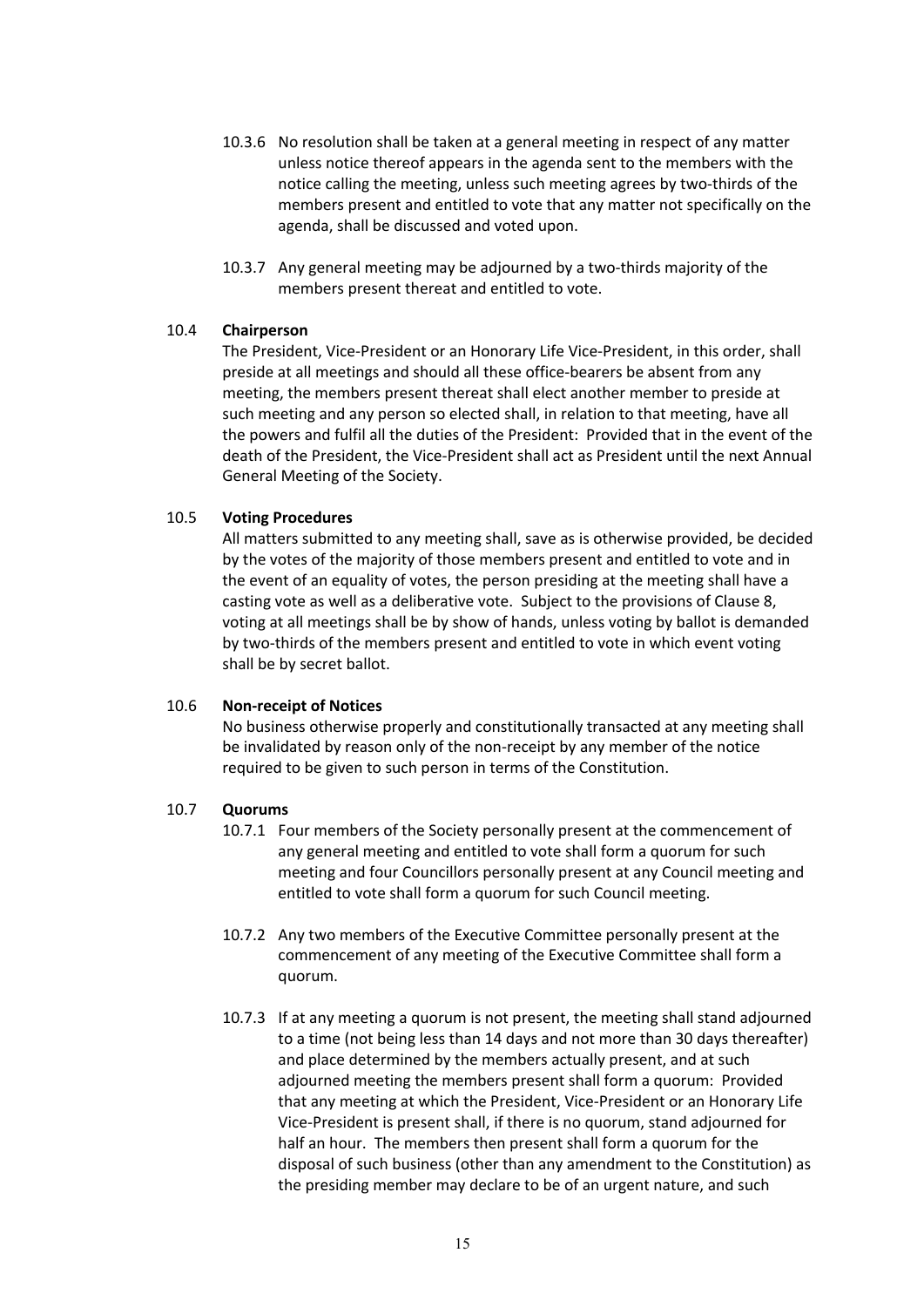adjournment for half an hour shall be without prejudice to the rights of the meeting after dealing with such urgent business to adjourn to a time, date and place as herein provided.

10.7.4 When a meeting has been thus adjourned, a notice shall be sent to all relevant members within 14 days after the adjournment, in which shall be stated the time, date and place to which the meeting has been adjourned and the reason for the adjournment.

### 10.8 **Minutes of Meetings**

- 10.8.1 A copy of the minutes of all general meetings shall be supplied to each member of the Society. Copies of the minutes of the Council and Executive Committee meetings and meetings of other subcommittees shall be supplied to all persons serving on the committee concerned.
- 10.8.2 The minutes of all meetings approved at a subsequent meeting and signed by the President or the person who may chair the subsequent meeting, shall be proof thereof that all the proceedings were conducted properly and that all elections, appointments and resolutions adopted at the meeting are valid and binding.

## **11. FINANCIAL PROVISIONS**

- 11.1 Council shall cause one or more banking accounts to be opened in the name of the Society and any amounts accruing to the Society shall be deposited in such banking account or accounts as Council may direct.
- 11.2 All payments from the funds of the Society shall be effected by cheque, signed by the Secretary or a person appointed by Council and countersigned by the Auditors or such person or persons as Council may authorise thereto in terms of Clause 9(v): Provided that nothing herein contained shall prevent Council from maintaining and operating a petty cash fund, or from paying in cash such ordinary and usual monthly accounts as do not in total exceed a sum determined by Council, and provided further that the total sum necessary for the payment of such accounts is drawn by cheque.
- 11.3 Council shall cause proper books of account of income and expenditure to be kept in respect of the Society. All accounts shall be audited from time to time, but not less than once every year by an auditor or auditors appointed by Council.
- 11.4 All the property of the Society shall be vested in Council.
- 11.5 The income and property of the Society, from whatever source derived, including profits or gains, shall be applied solely to the promotion and furtherance of the objectives of the Society, and no part thereof shall be paid or transferred, directly or indirectly by way of dividend or bonus or otherwise, to any person: Provided that nothing herein contained shall prevent the payment in good faith of remuneration to any employee or other person/s for services rendered to the Society.
- 11.6 The Society's financial year shall commence on 1 July of each year and end on 30 June of the following year.

#### **12. AFFILIATIONS**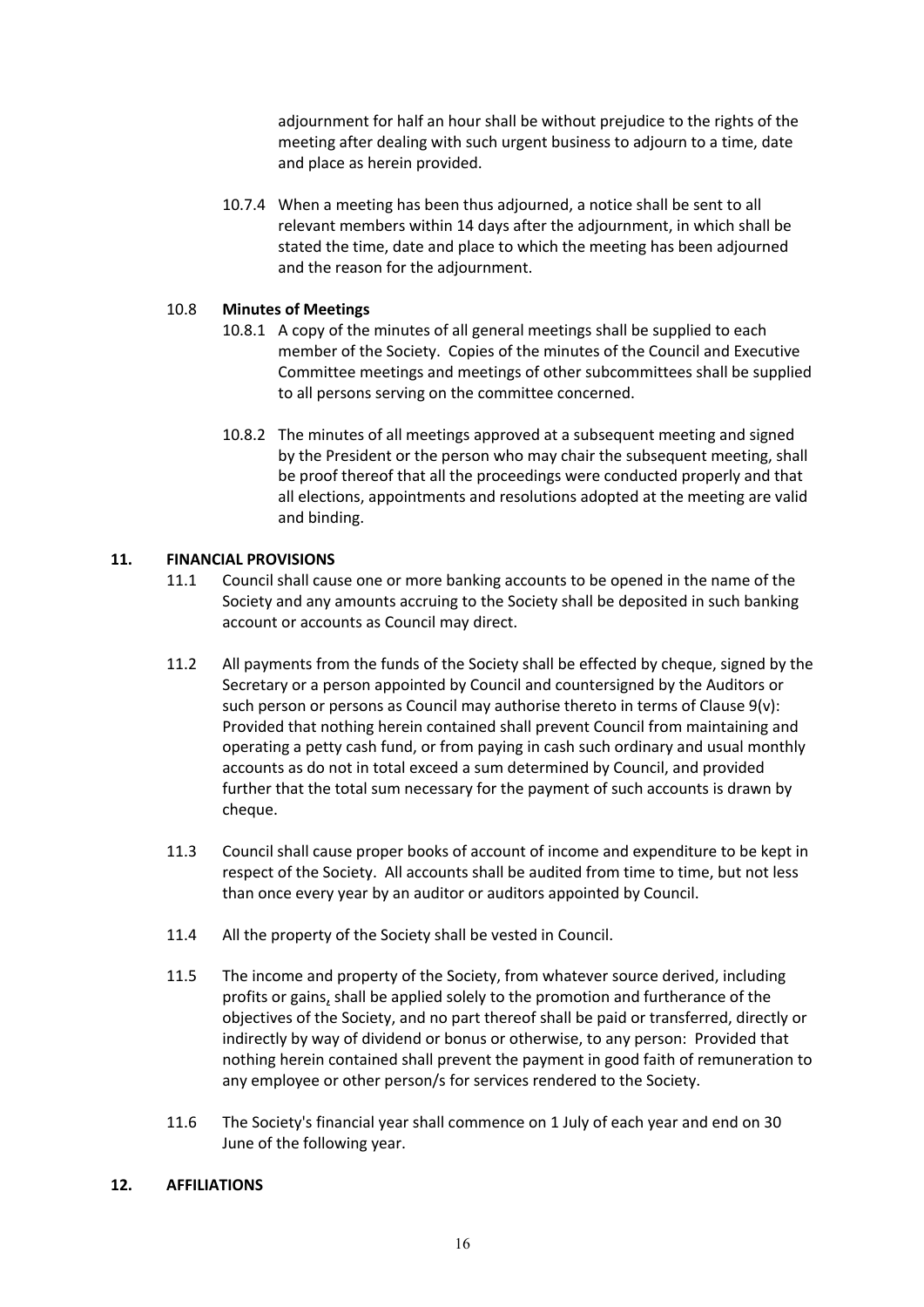The Society may, by a majority vote of at least two-thirds of the members personally present, voting and entitled to vote at any general meeting, affiliate with or incorporate any association, society or organisation having aims and objectives kindred to those of the Society.

#### **13**. **ELECTION OF A REPRESENTATIVE/S TO MEETINGS OF ASSOCIATED ORGANISATIONS**

Council shall elect a representative or representatives to the meetings of associated organisations in accordance with Clause 9(u).

#### **14. AMENDMENTS TO THE CONSTITUTION**

- 14.1 The Constitution may be added to or altered by a resolution approved by not less than two-thirds of the members present and entitled to vote at a general meeting of the Society, of which meeting and of which proposed addition to, alteration, variation or amendment of the Constitution, not less than 30 days' written notice has been given to each member of the Society.
- 14.2 No such addition to, alteration, variation or amendment of the Constitution, notwithstanding that it has been passed in the manner prescribed in Clause 14.1, shall be of any force or effect until and except it is confirmed and approved by the Registrar, in terms of the Act, and shall comply with and be submitted to the Registrar in the manner required by him.
- 14.3 Any amendment to the Constitution will be submitted to the Registrar of Livestock Improvement .

#### **15. OFFICE OF THE SOCIETY**

The office of the Society shall be at any centre as may be determined by Council from time to time, subject to confirmation by the ensuing general meeting of members.

#### **16. DISSOLUTION OF THE SOCIETY**

If, upon the winding up or dissolution of the Society there remains, after the satisfaction of all its debts and liabilities, any property whatsoever, such property shall not be paid to or distributed amongst the members of the Society, but shall be given or transferred to such other institution or institutions having objectives similar to those of the Society as may be determined by a majority decision of a general meeting of the Society.

#### **17. AUTHENTIC VERSION OF CONSTITUTION**

This Constitution and Schedules hereto having been drawn, submitted and considered in English, the English version shall be deemed to be the authentic version.

## **18. EMPLOYEES OF THE SOCIETY**

No employee of the Society shall, except in the performance of his duties as such an employee, render any service or be connected with any business concerned with the purchase or sale of animals without written permission from council.

#### **19. DELEGATION OF POWERS**

Notwithstanding anything to the contrary in the Constitution, any member may under power of attorney, duly executed and filed with the Secretary, authorise another person to sign on his behalf any application for registration or recording, application for transfer, certificate of transfer, certificate of service, returns or reports or any other document in connection with the administration of a herd. Any such signature given by such authorised person, shall be accepted by the Society as being as valid and binding as if it had been given by the member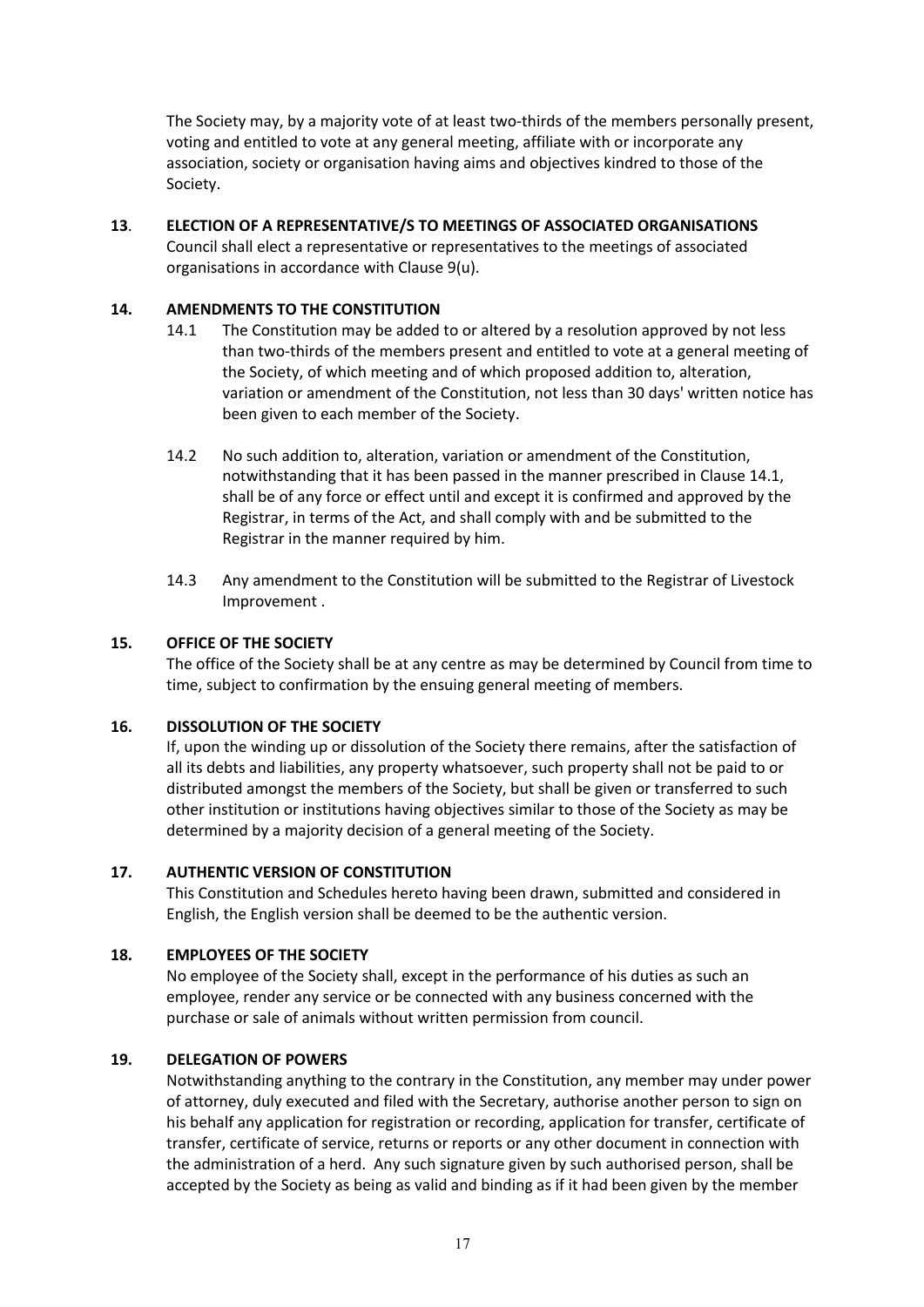himself: Provided that nothing herein contained shall entitle such authorised persons in any manner whatsoever to participate in the nomination of, or voting for, any member of Council, or voting on any matter where his principal has a vote, or to attend any meeting on his principal's behalf.

#### **20. NON-MEMBERS**

Such privileges of membership as Council may determine, may be conferred on nonmembers: Provided that there shall be no legal or other obligation on the Society to such non-members, and provided further that all fees payable in respect of any services rendered by the Society to non-members, shall be as determined by Council and payable in advance. (Schedule A).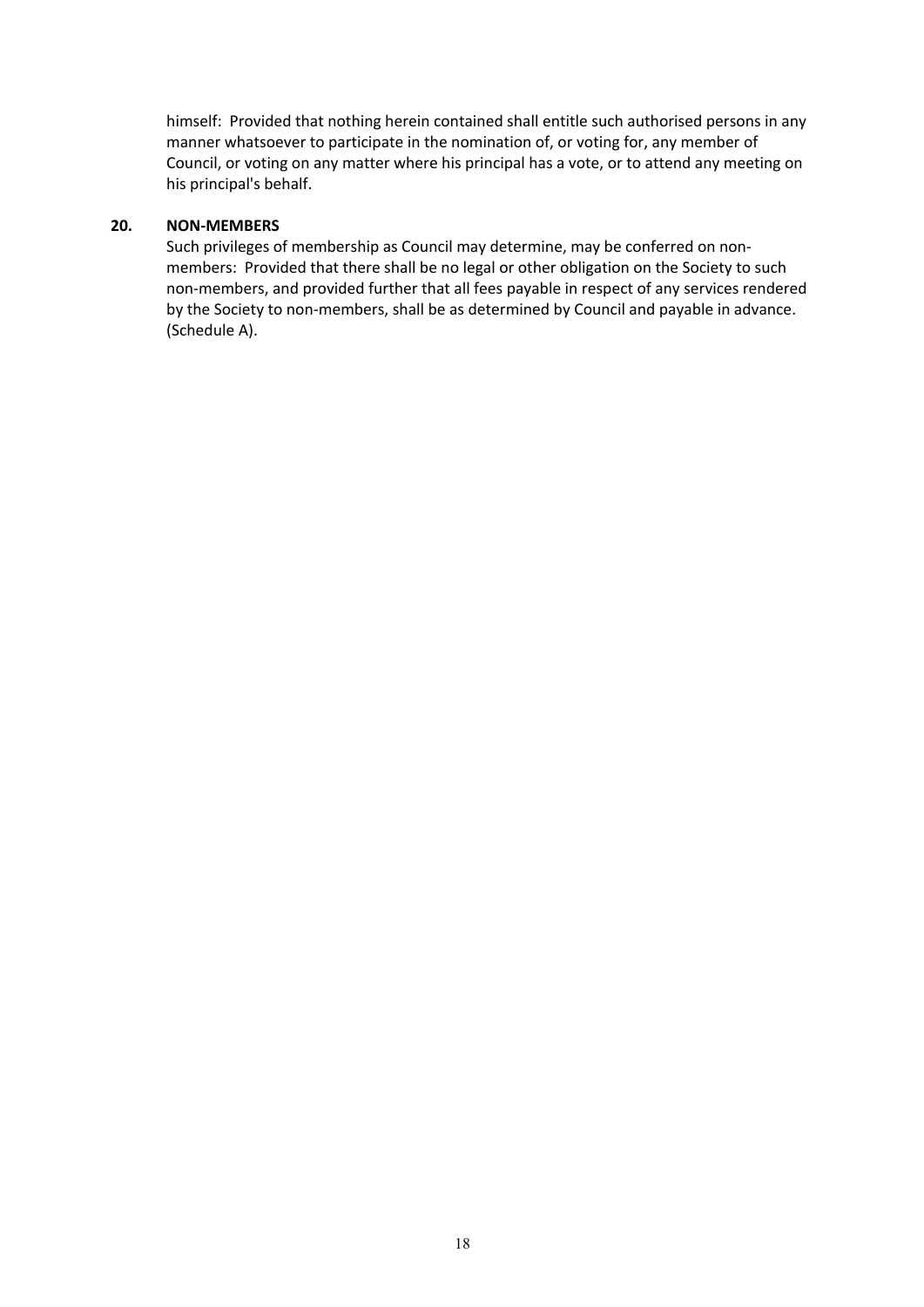# **1. HERD BOOK**

The registration system of the Society shall consist of the Herd Book, be it computerised or in any other form, which shall be divided into three main sections, namely the Basic section, the Purebred section and the Full Blood section, which shall be maintained and operated by the relevant Registering Authority in terms of the Act. Animals will only be taken up in the Herd Book of the Society after approval according to the minimum visual and production standards as stipulated by the Council of the Society from time to time.

| Wagyu Breed Content Classification | Definition                                                                                                                                                                                                                                                                                                                                               |
|------------------------------------|----------------------------------------------------------------------------------------------------------------------------------------------------------------------------------------------------------------------------------------------------------------------------------------------------------------------------------------------------------|
| Wagyu Full Blood                   | The offspring of a Full Blood Wagyu sire and a Full<br>Blood Wagyu dam. Imported genetic material<br>characterised as 'Full Blood' in its country of origin<br>(Australia and USA), i.e. animals of which the ancestry<br>can be traced back to registered Wagyu animals in<br>Japan, will be recorded as Full Blood in the Namibian<br>Wagyu Herd Book. |
| Purebred Wagyu                     | The result of at least four generations of upgrading<br>using either a Wagyu Full Blood- or a Wagyu Purebred<br>sire, i.e. the approved progeny of either a Wagyu Full<br>Blood- or a Wagyu Purebred sire and a Crossbred<br>Wagyu F3 dam. Also, the approved progeny of a Full<br>Blood Wagyu dam and a Purebred Wagyu sire.                            |
| Crossbred Wagyu (F3)               | The result of at least three generations of upgrading<br>using either a Wagyu Full Blood- or a Wagyu Purebred<br>sire, i.e. the approved progeny of either a Wagyu Full<br>Blood- or a Wagyu Purebred sire and a Crossbred<br>Wagyu F2 dam.                                                                                                              |
| Crossbred Wagyu (F2)               | The result of at least two generations of upgrading<br>using either a Wagyu Full Blood- or a Wagyu Purebred<br>sire, i.e. the approved progeny of either a Wagyu Full<br>Blood- or a Wagyu Purebred sire and a Crossbred<br>Wagyu F1 dam.                                                                                                                |
| Crossbred Wagyu (F1)               | The result of the first generation of upgrading using<br>either a Wagyu Full Blood- or a Wagyu Purebred sire,<br>i.e. the approved progeny of either a Wagyu Full<br>Blood- or a Wagyu Purebred sire and an approved dam<br>of another breed of cattle.                                                                                                  |

#### **Classification**

## **2. PREFIX AND HERD DESIGNATION MARK**

2.1 No animal shall be accepted for birth notification, registration or recording unless the breeder has previously, through the Society, registered for his exclusive use, a prefix by which all animals bred by him and eligible for birth recording, registration or recording shall be designated, and a herd designation mark by which such animals shall be identified.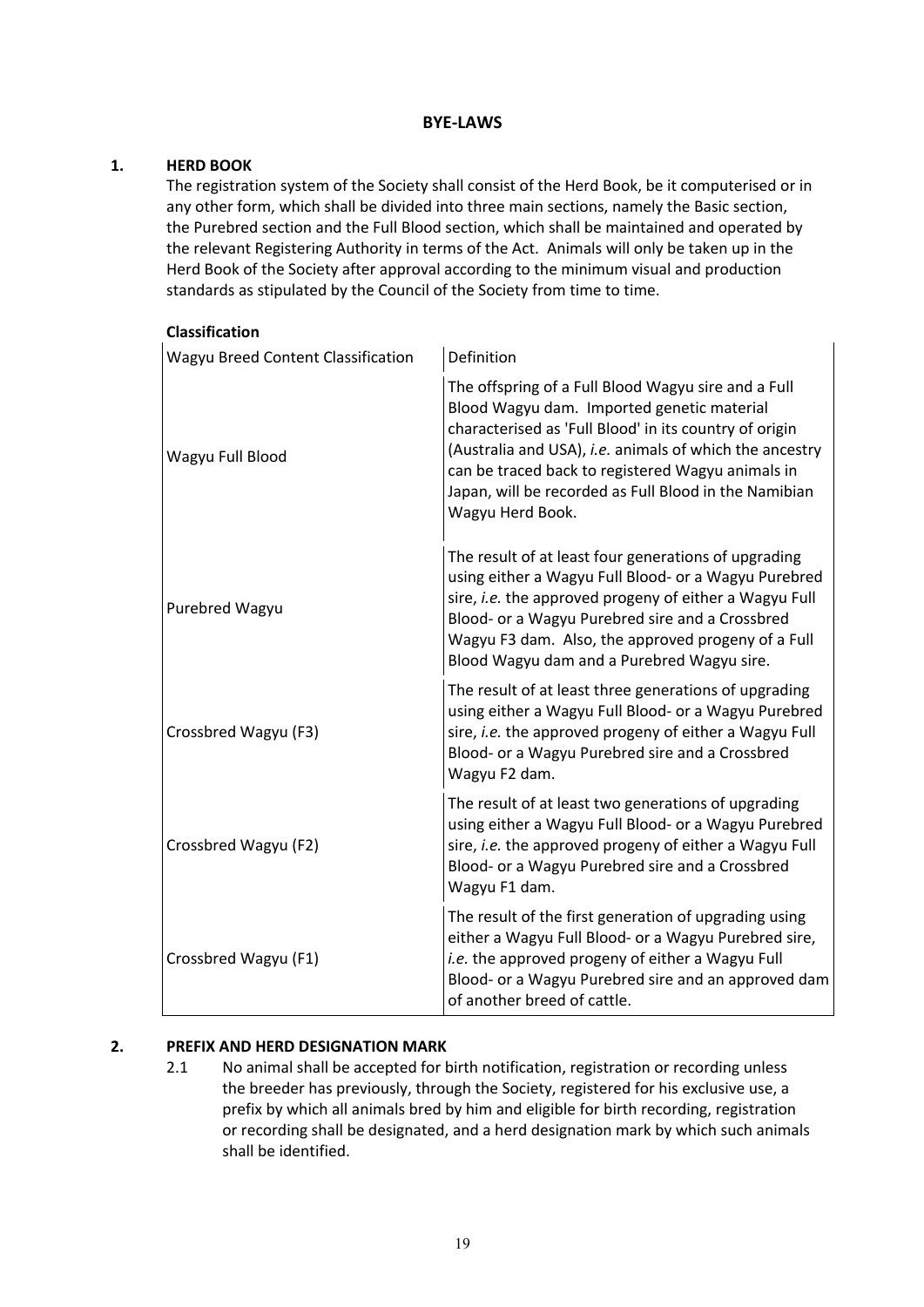- 2.2 No prefix shall exceed 18 characters, and the name of a city, town or post office in the Territory shall not be accepted for registration as a prefix.
- 2.3 The herd designation mark registered for the breeder's exclusive use shall not exceed four characters and shall consist of letters, numbers or a combination of letters and numbers, but shall not consist of the same four letters or the same four numbers.
- 2.4 Application for the registration of such prefix and herd designation mark shall be made to the Secretary and shall be accompanied by such fee as may be prescribed from time to time by Council.
- 2.5 No transfer of a prefix or herd designation mark shall be allowed from one breeder to another, except under such conditions and to such persons as are provided for by the relevant Registering Authority.

## **3. IDENTIFICATION**

- 3.1 All live animals of which the births are notified and all animals offered for registration or recording must bear permanent identification marks which shall include a herd designation mark, year number and a sequence number, and any animal which does not bear the approved identification marks shall not be accepted for the recording of its birth or for subsequent registration or recording by the Registering Authority.
- 3.2 Branding or tattooing shall be the Society's official system of marking for the uniform and permanent identification of all animals submitted for recording or registration in the Herd Book and in the records of the Registering Authority. In addition, if desired, ear tagging shall be used.
- 3.3 Every calf must be identified by the breeder within 90 days of birth.
- 3.4 The year number shall consist of two figures indicating the year of birth.
- 3.5 The birth sequence number shall not exceed four characters.
- 3.6 Every calf must be branded or tattooed before the age of 6 months with the herd designation, the year number to indicate the year of birth (two figures) and the sequence number.
- 3.7 In the event of a calf leaving the breeder's possession at an age too young to be branded or tattooed, such calf shall be ear tagged in terms of this Bye-law.
- 3.8 In the event of a breeder making a mistake when identifying a calf, or in the event of a mark becoming defaced or illegible, the owner of the animal shall report the fact to the Secretary in writing, and the animal shall be re-marked in the presence of an inspector appointed by Council after such inspector has satisfied himself as to the correctness of the identity of the animal.
- 3.9 Save for the possible compulsory branding or tattooing of animals as regulated by legislation the branding or tattooing of any other brand or tattoo mark whatsoever on an animal, by the breeder or owner or his agent, is strictly prohibited and the registration or recording certificate of any animal so marked shall be liable to cancellation.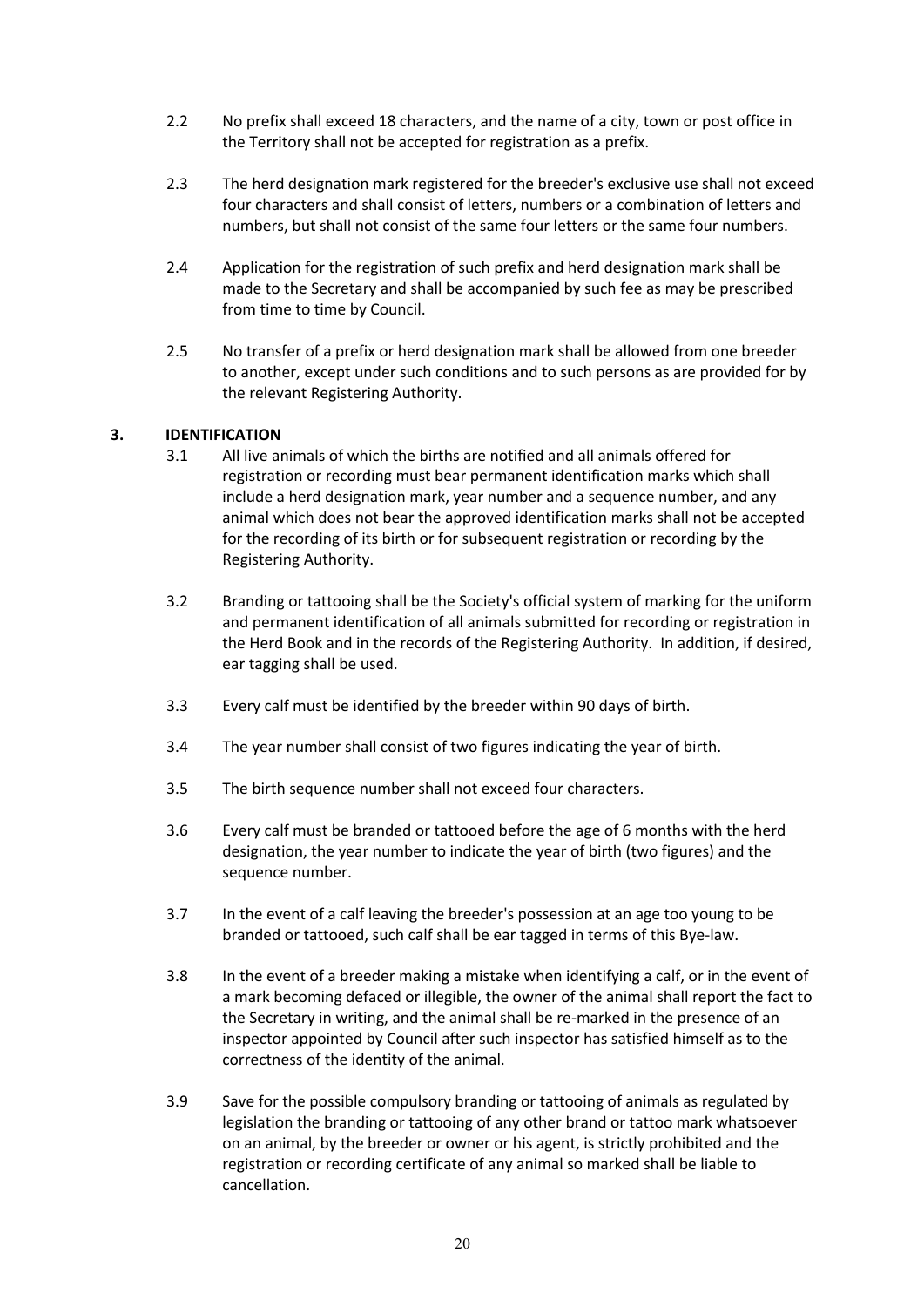3.10 Subject to the requirements of Bye-law 3.6, no animal shall be transferred unless it is clearly marked.

#### **4. NAMES**

- 4.1 In addition to the identification marks referred to in Bye-law 3, all live animals of which the births are notified and all animals offered for registration or recording, must be explicitly named: Provided that the name may be substituted by the animal's identification number. Council shall have the right to refuse any application in respect of an animal which in its opinion cannot be clearly identified or is misleadingly named.
- 4.2 The name shall include the prefix registered in favour of the breeder, and exclusive of the prefix, shall not exceed 20 characters.
- 4.3 The name of any animal, once accepted for recording of its birth, shall not thereafter be changed or amended, except when the name reflects an obvious error, in which event it shall be permissible to amend the name only to the extent of correcting the error.

#### **5. NOTIFICATION OF BIRTHS**

- 5.1 The breeder of an animal born from a registered or recorded dam or one eligible for registration or recording shall notify the Society within 90 days of its birth, whether it be born dead or alive or retained for registration or recording or otherwise. Births notified after such period shall be accepted subject to the approval of Council and on payment of a late notification fee as may be determined by Council.
- 5.2 No birth notification of an animal shall be accepted unless the sire and dam at the time of service were more than eight months old.
- 5.3 All births shall be notified in the format as approved by the Registering Authority, and copies thereof shall be kept by the breeder concerned for inspection and checking at all reasonable times by officers of the Society.
- 5.4 In the event of multiple births, the breeder shall in addition to the particulars ordinarily required, also record on the birth notification the number and sex of the other twin, triplets, etc., as the case may be.
- 5.5 Records shall be kept by the Registering Authority in the name of each breeder of all animals born, whether born dead or alive, whose births have been duly notified by the relevant breeder, and of such other details as may be determined by the Society.
- 5.6 The birth notification shall contain a declaration in the following terms: *"I declare that the pedigree, breeding particulars and identification marks of the animals described herein are correct, and that all the requirements of the Constitution and the Act relating to birth notifications, registrations and recordings have been complied with."*
- 5.7 A notification of a birth shall also be accompanied, in the case of an animal imported *in utero*, by the necessary certificates confirming parentage of both the sire and dam, endorsed by the Herd Book Society (or body recognised by the Society) in the country of origin, to the effect that -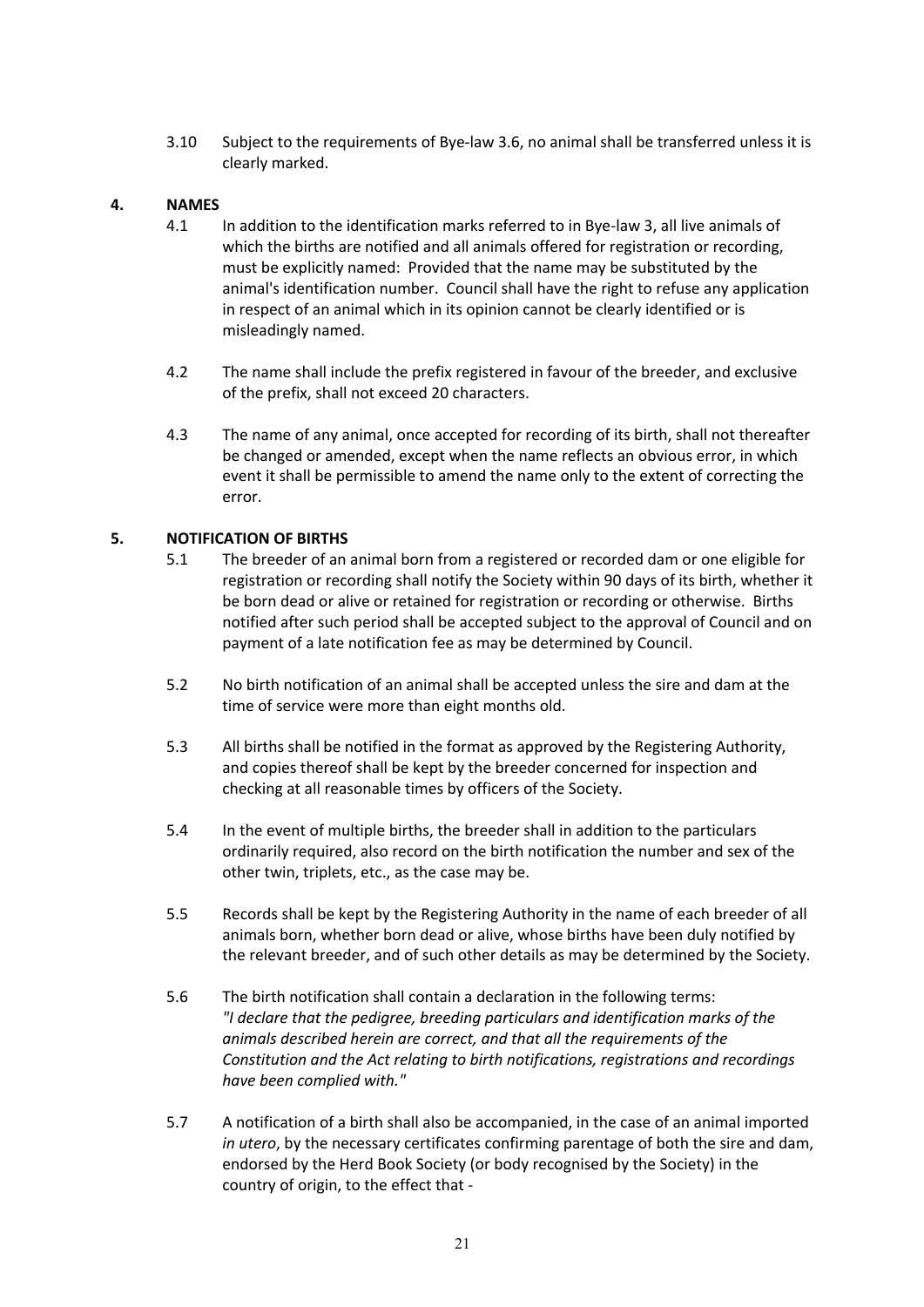- (a) the identity of the sire, as indicated by the said documents, is correct; and
- (b) that the sire conforms to the minimum production and other requirements as may be determined by Council.
- 5.8 No birth notification shall be accepted unless the sire of the animal has an approved DNA-profile on record, an approved DNA-profile of the dam is on record with the Society and an acceptable biological sample (for the development of a DNA-profile) of the animal has been submitted.

### **6. RULES GOVERNING ARTIFICIAL INSEMINATION (A.I.)**

- 6.1 All animals which have been begotten through A.I. shall be eligible for registration or recording: Provided that all requirements of the Act and the Constitution have been complied with.
- 6.2 No birth notification shall be accepted for the purpose of registration or recording unless it is endorsed "Begotten by A.I."
- 6.3 Irrespective of the provisions of Bye-law 6.1, where different sires are used for the supply of semen for the artificial insemination of the same female at two consecutive heat periods less than 28 days apart, no resultant progeny shall be eligible for registration or recording unless the male parentage has been confirmed by a parentage verification test.
- 6.4 The Society reserves the right through its officers to supervise and/or inspect the keeping of records in connection with A.I. by its members.
- 6.5 The Society and the Registering Authority reserve the right to refuse to register or record the progeny resulting from A.I. should any of these rules not be fully adhered to.
- 6.6 Breeders resident in the Territory outside Namibia who enjoy the privileges of registration or recording of animals under the provisions of the Constitution, may apply for registration or recording of progeny begotten by A.I.: Provided that the semen is obtained from a source approved by the Society, and provided further that the collection of semen, the handling thereof, the insemination of the animals and the maintenance of records shall be effected in such manner as may be duly approved by the Society from time to time.
- 6.7 The Society confirms the right of breeders, subject to the provisions of the Act, to collect, freeze and store the semen of their own bulls for use in their own herds, and progeny resulting from the use of such semen shall be eligible for registration or recording: Provided that -
	- (a) complete details of the ownership of the sire concerned have been submitted to the Society;
	- (b) the official DNA laboratory number of the sire has been submitted to the Registering Authority;
	- (c) the collection and storage of the semen have been carried out in accordance with the requirements of the Act: and
	- (d) all requirements of the Constitution in respect of birth notifications, registrations or recordings are complied with.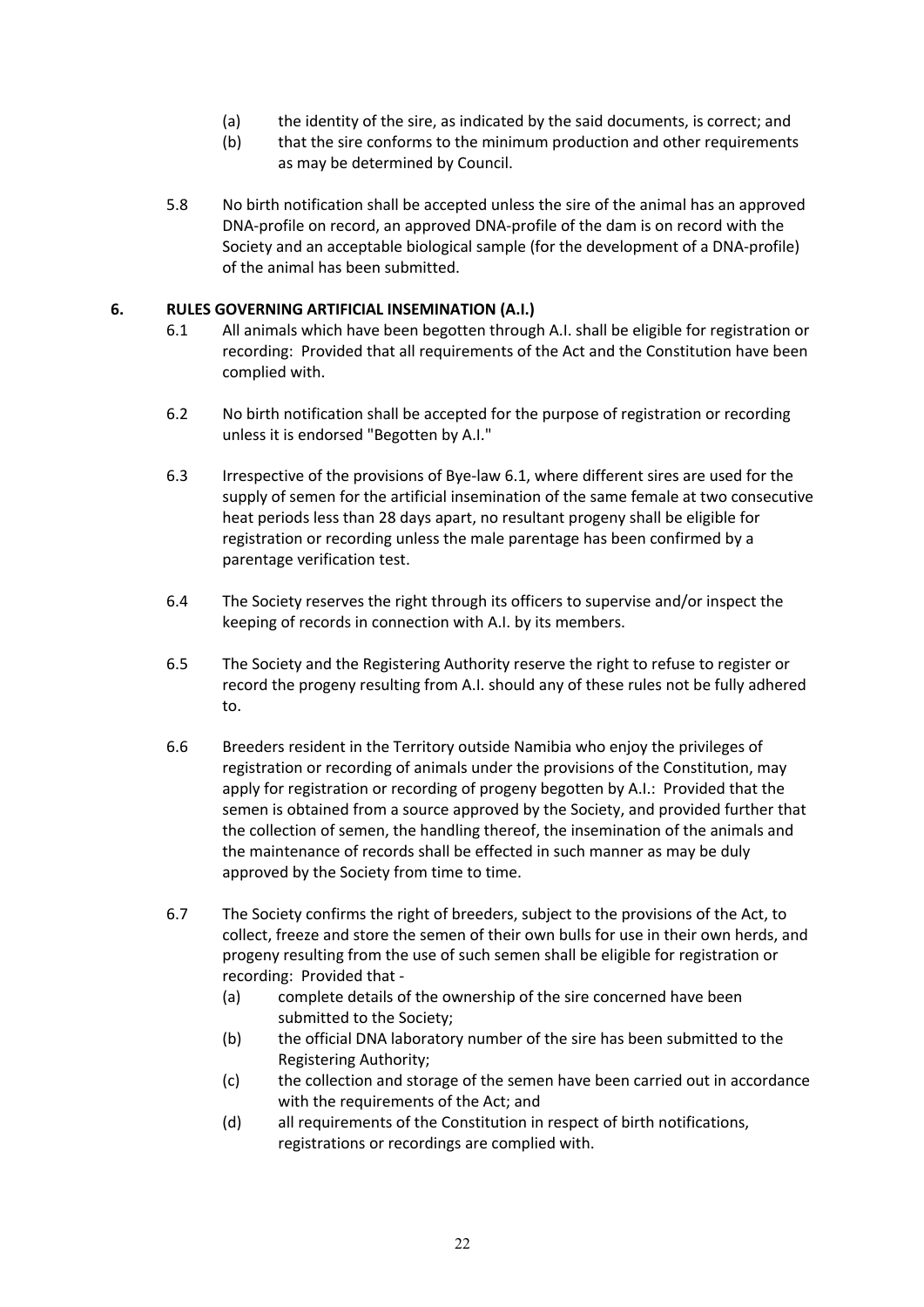- 6.8 Semen of a bull may not be used for the insemination of animals of more than five joint or successive owners of that bull, unless it has been approved for the collection of semen in terms of the Act.
- 6.9 In the case of a transfer of a bull (other than one approved for the collection of semen in terms of the Act) from which semen has been collected, frozen and stored, the application for the transfer of such bull must be accompanied by a certificate signed by the seller indicating the number of doses of semen stored at the date of transfer.

# **7. RULES GOVERNING EMBRYO TRANSFERS (E.T.) AND** *IN VITRO* **FERTILISATION.**

- 7.1 All animals which have been begotten as a result of E.T. and *in vitro* fertilisation, shall be eligible for registration or recording: Provided that –
	- (a) both the male and the female animals which gave rise to the embryo concerned, were approved for the purpose by the Society;
	- (b) except in the case of an animal begotten as a result of E.T. and imported *in utero*, all the following documents are submitted to the Society within 120 days of each embryo transfer -
		- (i) the certificates reflecting the official DNA laboratory numbers of the male and female animals that gave rise to the embryo concerned;
		- (ii) a certificate signed by a veterinarian, an embryo transferor, or, in the case of intra-herd E.T., by the owner, to the effect that the provisions of the Act have been complied with; and
		- (iii) in the case of an animal begotten from an imported ovum, a certificate issued by a competent body, recognised by the Society and the Registering Authority, in the country of origin, stating the names, identification and registration or recording numbers of the ovum and semen donors, the date and place of collection, the number of viable ova collected, and the date exported.
	- (c) in the case of an animal begotten as a result of E.T. and imported *in utero*, the following evidence and documents endorsed by the Herd Book Society (or body recognised by the Society and the Registering Authority) in the country of origin are submitted to the Society within 30 days of the arrival of the recipient dam in Namibia-
		- (i) evidence of the service or insemination and flushing of the embryo donor;
		- (ii) evidence of the transfer of the embryo concerned and date thereof to the relevant recipient dam;
		- (iii) two-generation pedigrees of both donors;
		- (iv) DNA certificate of both donors; and
		- (v) evidence that both donors conform to the minimum performance and other requirements as may be determined by Council.
	- (d) a birth notification in respect of an animal resulting from E.T. is submitted on the pre-printed birth notification form referred to in Bye-law 5.3;
	- (e) confirmation of parentage in each instance is supplied, unless otherwise determined by the Society and the Registering Authority; and
	- (f) all other requirements of the Constitution in respect of birth notifications, registrations, recordings, inspections and/or production and reproduction are complied with.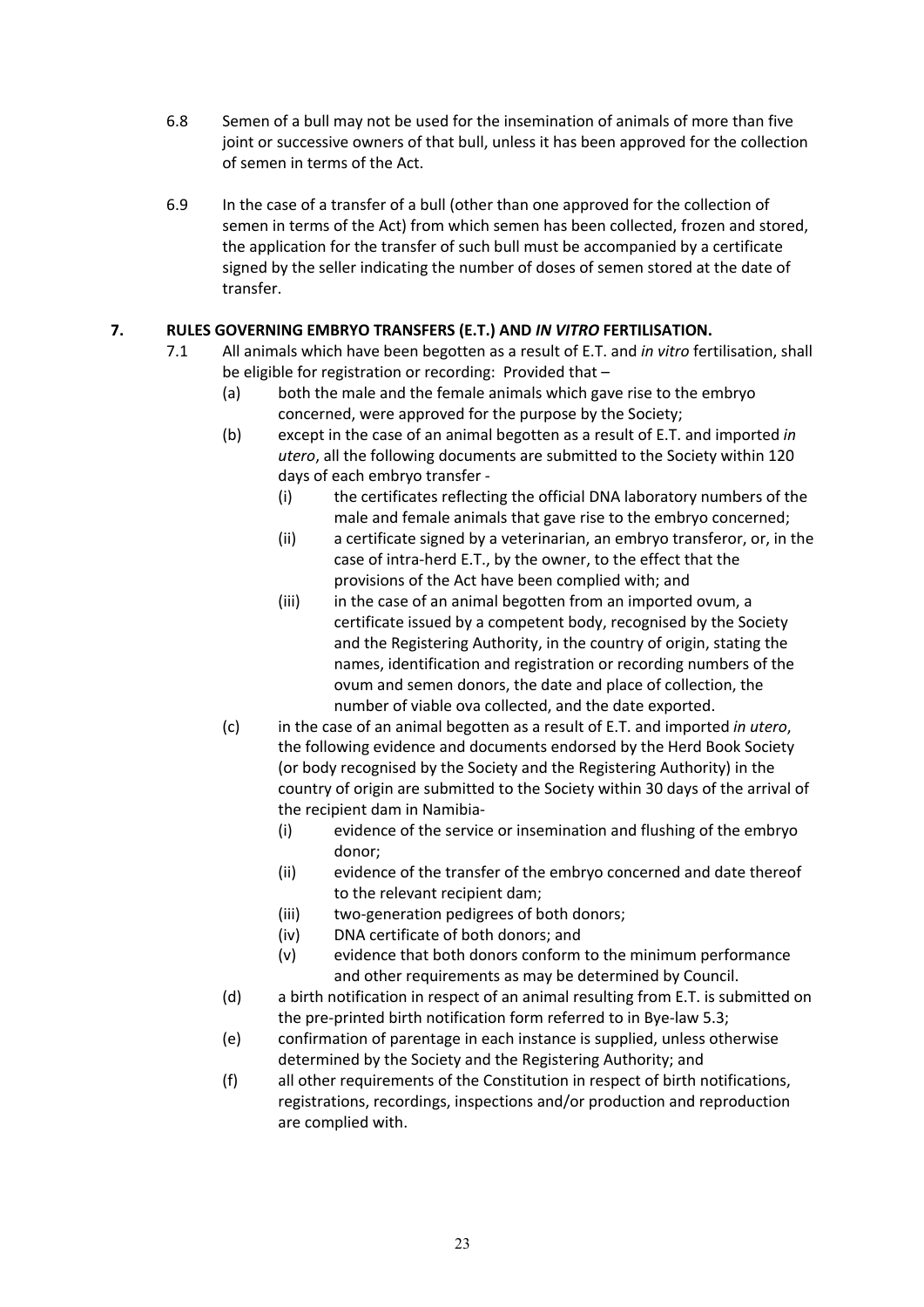- 7.2 The Society and the Registering Authority reserves the right through its officers to supervise and/or inspect the keeping of records in connection with the practice of E.T. and *in vitro* by its members.
- 7.3 Breeders resident in the Territory outside Namibia who enjoy the privileges of registration or recording of animals under the provisions of the Constitution, may apply for registration or recording of progeny begotten as a result of E.T.: Provided that the fertilised ova are obtained from a source approved by the Society, and provided further that the collection of ova, the handling thereof, the inovulation of the animals and the maintenance of records shall be effected in such manner as may be duly approved by the Society from time to time.
- 7.4 Animals born from *in-vitro* fertilization may be registered once parentage has been verified.
- 7.5 The Society and the Registering Authority reserve the right to refuse to register or record the progeny resulting from E.T. or in-vitro should any of these rules not be fully adhered to.

#### **8. GESTATION AND INTERCALVING PERIODS**

- 8.1 The gestation period shall be 287 days. The minimum acceptable gestation period shall be 266 days, and the maximum period shall be 308 days.
- 8.2 The minimum period between the dates of birth of two successive calves out of one cow (intercalving period) shall be 271 days.
- 8.3 Any gestation or intercalving periods outside these ranges shall not be recognised unless the parentage of the calf concerned is confirmed by an approved method.

## **9. CONFIRMATION OF PARENTAGE**

-

- 9.1 In order to confirm the parentage of an animal, the Society shall at any time have the right to insist on DNA or any other proven scientific method of confirming parentage
	- (a) as a routine procedure, on a basis to be determined by the Association from time to time; and
	- (b) in any case of doubt.
- 9.2 In respect of the tests referred to in Bye-law 9.1(a) the breeder will be responsible for all costs of all parentage control tests from the second test onwards.
- 9.3 In respect of the tests referred to in Bye-law 9.1(b) the owner shall bear the costs of the tests required.

#### **10. REQUIREMENTS AND APPLICATION FOR REGISTRATION OR RECORDING**

- 10.1 Inspection shall be a prerequisite for the registration or recording of South African bred or imported animals and except by special permission of Council no animal shall be registered or recorded under the age of 12 months.
- 10.2 A valid DNA-profile and parentage verification shall be a prerequisite for registration.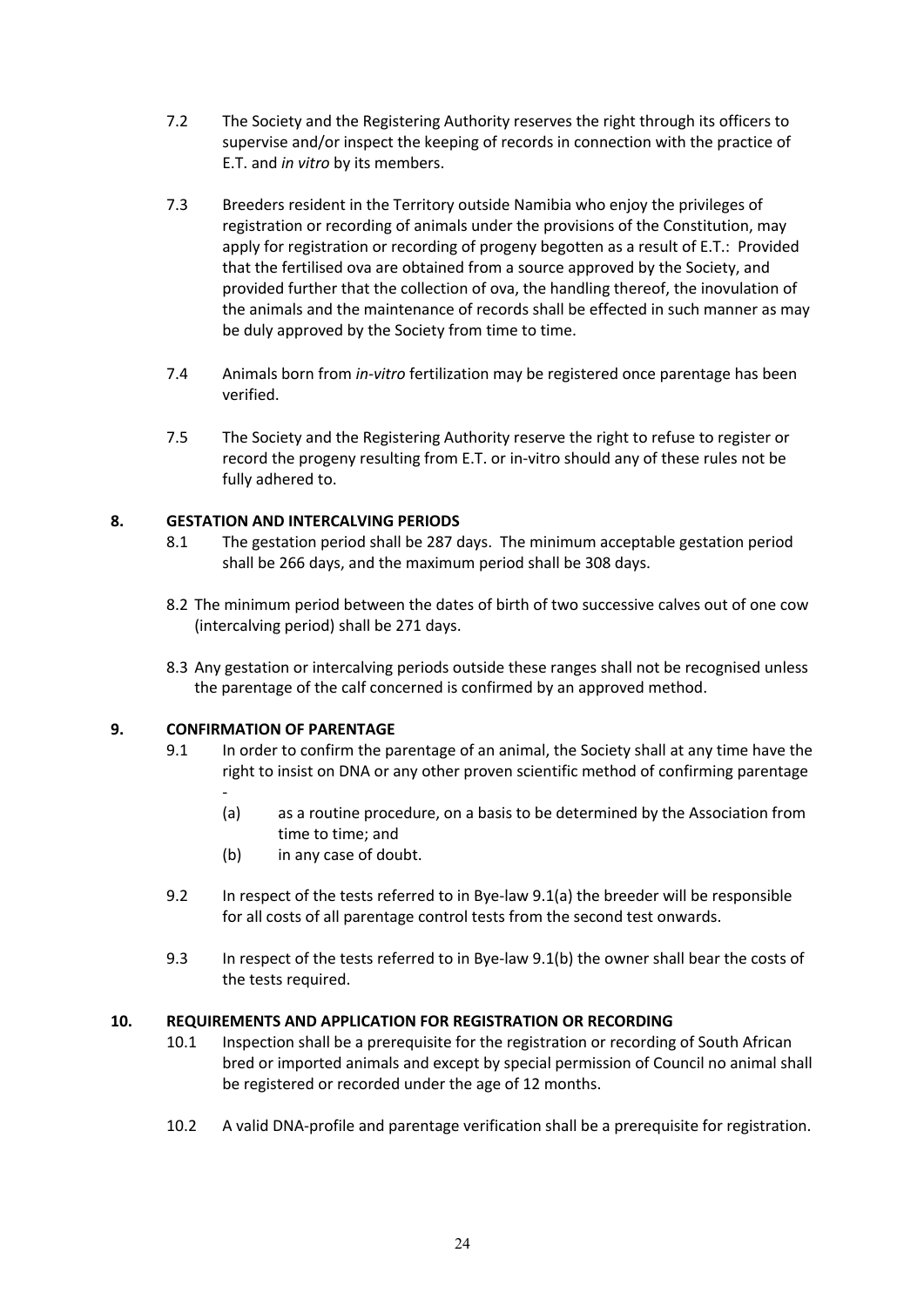- 10.3 No animal that does not comply with the Minimum inspection and production standards (Schedule B) shall be eligible for registration or recording.
- 10.4 Any animal of which the particulars supplied on the birth notification form or accompanying certificates are open to question may, in the discretion of Council, be debarred from registration or recording.
- 10.5 Except as provided for in Bye-law 1.1 (in respect of Basic Animals), Bye-law 1.2.1 (in respect of Grade Angus females and the female progeny of commercial females) and in Bye-law 1.2.2 (in respect of commercial Wagyu animals), no application for registration or recording of a Namibian bred animal will be considered unless details of its birth have been duly recorded or are accepted for recording in terms of Byelaw 5, and
	- (a) both its parents; or
	- (b) its dam, in the case of an animal imported *in utero* or resulting from *in vitro* fertilisation or imported semen; have been registered or recorded by the Association.
- 10.6 The form of application shall
	- (a) be laid down by the Registering Authority; and
	- (b) be endorsed by the Society to the effect that all the requirements of the Constitution in respect of registration or recording have been met.
- 10.7 An imported animal or one resulting from imported semen or an embryo shall be eligible for registration or recording provided the requirements of the Constitution have been complied with.
- 10.8 A pedigreed animal imported into the Territory shall be eligible for registration provided that the application for registration is accompanied by -
	- (a) a certificate of registration or an export certificate issued by a Herd Book Society (or body recognised by the Society and the Registering Authority) in the country of origin;
	- (b) evidence to the effect that the animal concerned conforms to the production and other requirements as may be determined from time to time by the Society;
	- (c) a report of the inspector confirming that
		- (i) the animal bears the permanent indelible identification marks as recorded on the registration or export certificate;
		- (ii) the animal was sold and left the seller's possession on the date stated and that the animal was shipped and/or transported to the Territory on the date stated; and
		- (iii) that the animal arrived on the applicant's farm on the date stated.
- 10.9 Registration or recording certificates shall be issued by the Registering Authority in respect of imported animals.
- 10.10 Animals resulting from the inovulation of imported ova in respect of which Bye-law 7 and all other provisions of the Constitution have been complied with, shall be eligible for registration or recording: Provided that such imported ova –
	- (a) were collected by a competent body in the country of origin (approved by the Department: Animal Health of the National Department of Agriculture) from an animal which complies with the minimum requirements for the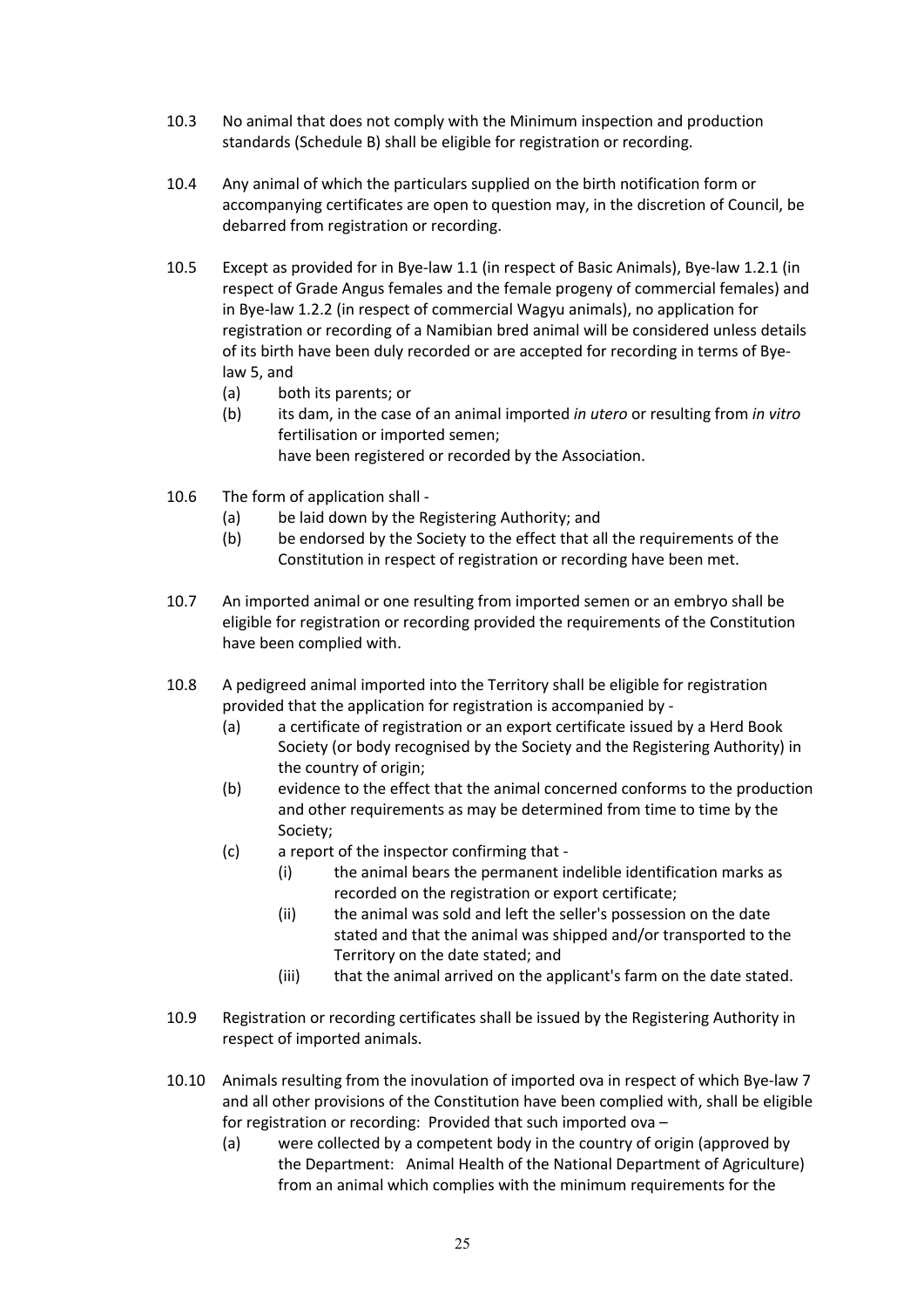importation of ova determined by Council and approved by the Association; and

(b) if fertilised, shall have been fertilised with the semen of a sire which likewise complies with the above-mentioned minimum requirements.

#### **11. INSPECTION AND PRODUCTION REQUIREMENTS**

#### 11.1 **Minimum standards**

Minimum breed and production standards (Schedule B), as prerequisites for registration or recording, shall be determined by Council from time to time.

#### 11.2 **Growth stimulants**

No animal shall be accepted for registration or recording if it has been treated with hormonal growth stimulants. Such practice shall be considered prejudicial to the interests of the Society.

#### 11.3 **Inspections and Duties of Inspectors**

- 11.3.1 In terms of Clause 9(i) of the Constitution, Council shall appoint inspectors to inspect all animals eligible for registration or recording and all imported animals, upon application by the breeder concerned.
- 11.3.2 The inspectors shall inspect each eligible animal upon presentation of the application for registration or registration certificate, as the case may be and shall satisfy themselves that the age, identification, and other details as appearing on the said application or certificate are correct and correspond with the animal offered for inspection. Furthermore, they shall satisfy themselves that the animal conforms in all respects to the minimum inspection and production standards as determined by Council (Schedule B).
- 11.3.3 All animals must be inspected and approved between the age of 12 and 36 months in order to be eligible for registration or recording, except in the case of imported animals where no age limit shall apply. During an inspection, all young bulls or heifers of the same age and same performance tested group must be placed before the inspector simultaneously as a group. The inspectors are empowered to use their discretion in holding any particular animal over for inspection during their next visit in which case the maximum age referred to above shall not apply.
- 11.3.4 Inspectors acting on the instructions of Council may at any time, without previous notice, carry out a general inspection of any breeder's herd.
- 11.3.5 Any breeder dissatisfied with an inspector's decision may lodge an appeal to the Secretary within three weeks after the inspection. Such appeal must be accompanied by a deposit of an amount as prescribed by Council from time to time (Schedule A). A board of appeal appointed by Council shall then reinspect the animal or animals in question and, if the appeal is upheld, the relevant deposit shall be refunded less expenses incurred by Council.
- 11.3.6 Except in cases referred to in Bye-law 11.3.4, timeous notice shall be given to breeders of an intended visit by an inspector.
- 11.3.7 Special inspections can only be carried out by permission of the Executive Committee if inspectors are available and if the applicant agrees to pay the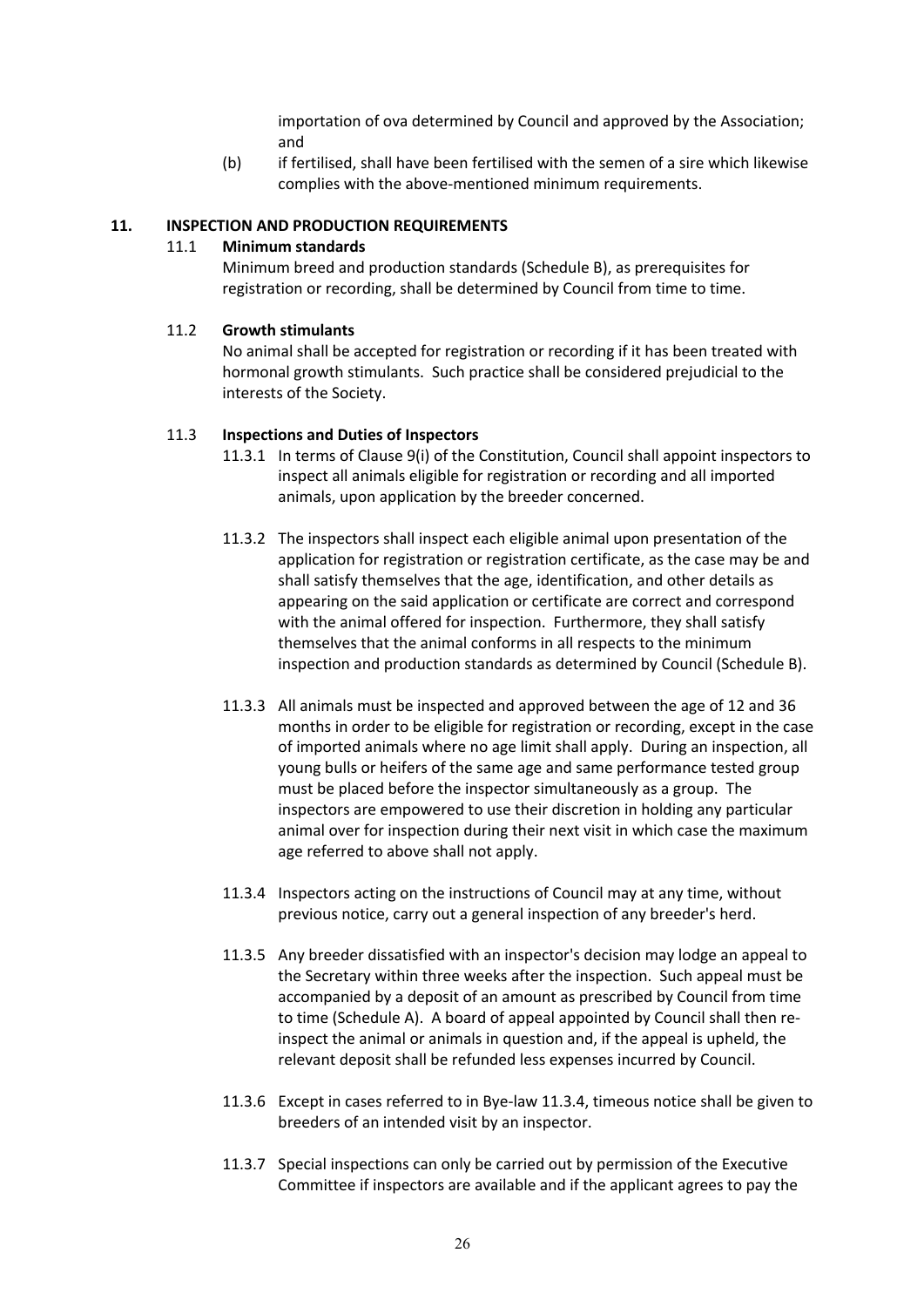fees payable in respect of special inspections as laid down by Council from time to time.

- 11.3.8 Inspectors may, in addition to the inspections referred to above, perform other duties with the approval of Council, including:
	- (a) classification or grading of animals upon application by the breeder concerned at a fee determined by Council from time to time; and
	- (b) demonstrations and lectures at farmers' days or judges' courses.
- 11.3.9 Inspectors employed by the Society may not accept instructions from members or non-members to negotiate the buying or selling of animals nor may they accept any commission arising from sales or purchases of animals: Provided that breeders who are appointed as inspectors shall not be subject to this rule.

11.3.10 No breeder shall act as an inspector of his own animals.

#### **12. REGISTRATION AND RECORDING CERTIFICATES**

#### 12.1 **Original Certificates**

- 12.1.1 Registration or recording certificates to be issued in respect of any animal may, with the consent of the Registering Authority, be in the form desired by the Society. Data in respect of production measured in the designated production testing scheme, classification or other information may appear on the registration or recording certificate or an accompanying classification/production certificates.
- 12.1.2 All registration or recording certificates issued by the Registering Authority in respect of animals begotten by artificial insemination shall bear the letters "AI" behind the names of the animals appearing on such certificate.
- 12.1.3 All registration or recording certificates issued by the Registering Authority in respect of animals begotten by embryo transfer shall bear the letters "ET" behind the names of the animals appearing on such certificates.

## 12.2 **Alterations or Additions to Registration or Recording Certificates**

Any alteration or addition to the essential information or particulars officially recorded on any registration or recording certificate, which has not been initialled by the General Manager of the Society, or any unauthorised endorsement or remark on such certificate bearing upon the essential information or particulars contained therein, shall render such certificate invalid.

#### 12.3 **Duplicate Birth Notification List or Registration/Recording Certificate**

The Society may upon written application, accompanied by a statement by the applicant setting out all the relevant circumstances, issue a duplicate or replacement of any registration/recording certificate or birth notification list issued by the Registering Authority, which has been mislaid, mutilated or lost: Provided that such application shall be made by the person in whose name the animal concerned was last registered or recorded.

## 12.4 **Cancellation of Birth Notification, Registration or recording Certificates and Reinstatement of Animals**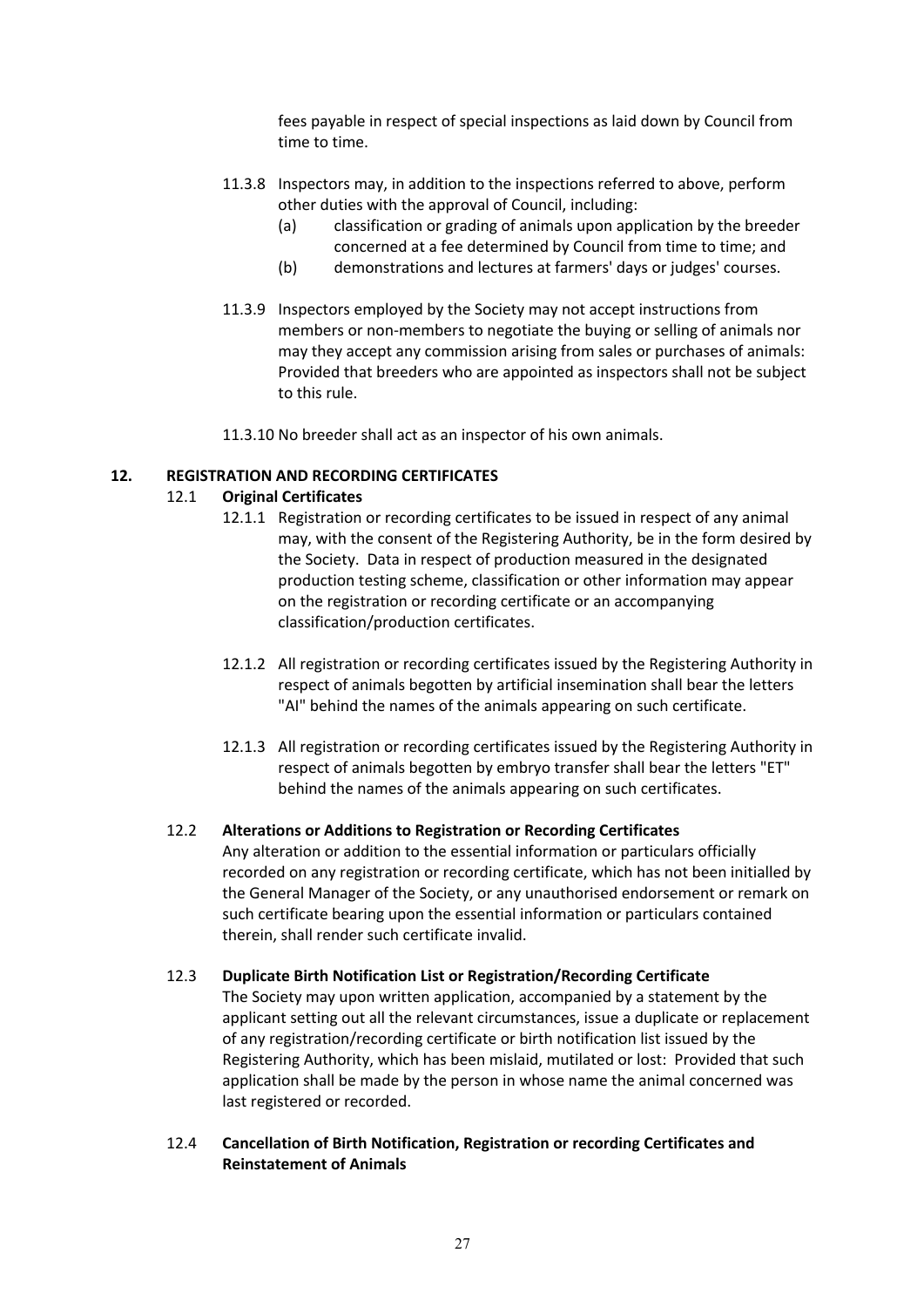- 12.4.1 Council may direct the Secretary to apply to the Registering Authority for the cancellation of the registration or recording of any animal which has -
	- (a) been birth recorded, registered or recorded by mistake;
	- (b) been birth recorded, registered or recorded on the strength of false or fraudulent information supplied by the owner; or
	- (c) been birth recorded, registered or recorded after the owner has failed to comply with any relevant Bye-law;

and to notify the breeder or owner accordingly.

- 12.4.2 A birth notification list or registration or recording certificate of an animal issued by the Registering Authority shall be returned to the Society for cancellation and/or endorsement within 60 days after its death, sale for slaughter, culling, castration, spaying or other circumstances requiring the certificate's cancellation or endorsement in terms of the Constitution of the Society or that of the Registering Authority.
- 12.4.3 All documents so returned shall be suitably endorsed and kept by the Registering Authority for a period of six months, where after they shall be returned to the Society or, if so instructed by the Society, be destroyed.
- 12.4.4 In the event of the birth notification list or registration or recording certificate of an animal having been cancelled, such animal may be reinstated in the records of the Registering Authority only on recommendation of the Society: Provided that the application for the reinstatement is made by the person who applied for the cancellation of the birth, registration or recording certificate. The reinstatement of any such animal shall be effected upon payment of such fee as may be determined by Council from time to time (Schedule A).

#### **13. TRANSFER OF ANIMALS**

- 13.1 For the purpose of this Bye-law "transfer" means any transaction whereby any person acquires the right to sole ownership of an animal, or to any share or additional share of the ownership of a bull, and the relinquishment of any share in the ownership of such animal or bull (as the case may be).
- 13.2 Any seller who transfers sole ownership of an animal, or part ownership in a bull, shall within 30 days of the date of such transfer, furnish -
	- (a) The Society with a written letter in the case of a calf book animal, or registration or recording certificate in case of a registered or recorded animal of the animal concerned, with the details of the transfer duly completed on such certificate; and
	- (b) the Society with the prescribed fee as may be determined by Council from time to time:

Provided that should such application be received by the Society more than 30 days, but within 60 days, or more than 60 days, but within 90 days after such transfer, the fees payable in respect of such transfer shall be respectively double and treble the prescribed transfer fee. Any application for such transfer received by the Society more than 90 days after such transfer, shall be accepted and dealt with by the Society subject to such fees as it may determine.

- 13.3 In the case of sole ownership, the date of transfer shall be deemed to be the date on which the animal left the seller's possession.
- 13.4 If the animal to be transferred is: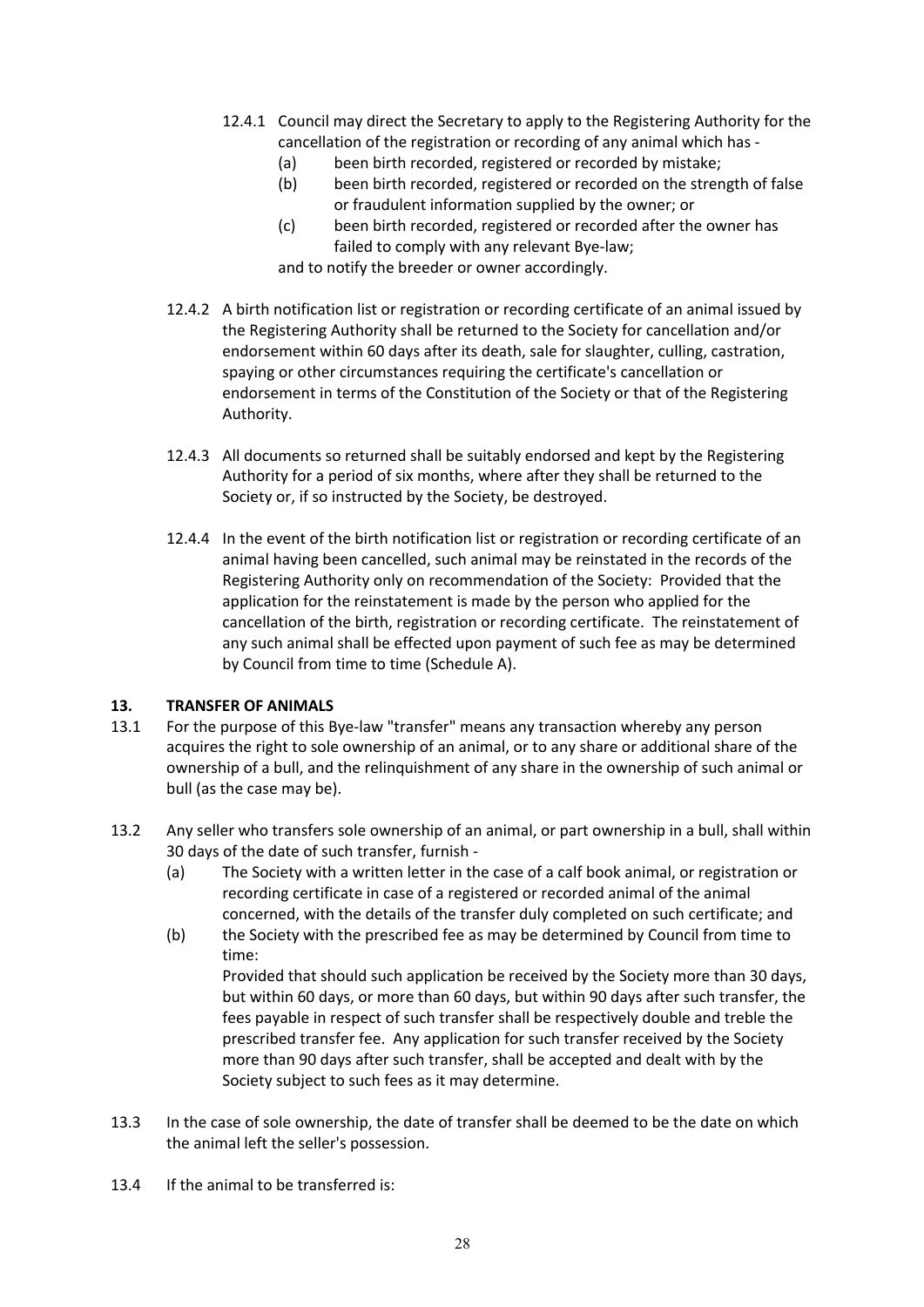- (a) a pregnant female, the seller shall, together with his application for transfer, furnish the Association with a certificate specifying the name, identification number and registration or recording number of the bull by whom she was served together with the service date/s, or of the bull with whose semen she was inseminated, and the insemination date/s, whichever the case may be. The seller shall in addition furnish the buyer with a copy of such certificate;
- (b) a recipient dam, the application for transfer shall be accompanied by the birth notification referred to in Bye-law 5.3 issued by the Registering Authority and other certificates in compliance with Bye-law 6.
- 13.5 Should the seller for any reason whatsoever fail or refuse to take any steps to affect such transfer, including failing or refusing to deliver the original birth notification, registration or recording certificate and should the buyer be willing to pay such fees as may be laid down by Council, Council may take such steps as it deems fit in order to affect the transfer.
- 13.6 No alteration to an already recorded transfer date, shall be effected unless an application to that effect, duly signed by the buyer and the seller concerned, is made to the Society.
- 13.7 In all cases of transfer between spouses or as from parent to child, or child to parent (including children-in-law and grandchildren) whether by way of sale, donation or inheritance, only half the prescribed transfer fee shall be payable.

#### **14. JOINT OWNERSHIP OF BULLS**

- 14.1 When an animal is transferred to joint owners, the full name and address of each joint owner shall be submitted to the Association.
- 14.2 The joint ownership and use of a bull is subject to the provisions of the Act.

#### **15. REFUSAL OF APPLICATIONS**

- 15.1 In the case of progeny begotten from a dam mated to different males or inseminated with semen from different males at consecutive oestrus periods within 28 days, the Society shall request the Registering Authority to refuse registration or recording unless the male parentage is confirmed by means of a parentage verification test.
- 15.2 The Society may request the Registering Authority to refuse to accept applications from any person who has intentionally supplied false, inaccurate or misleading information or who has negligently failed to supply any information or particulars which it was his duty to supply within a reasonable time.
- 15.3 Whenever the Registering Authority has refused to accept applications from any person, the Society may, in addition, request the Registering Authority to cancel any or all previous entries made in the Herd Book on behalf of such person.
- 15.4 The Society shall not take any action under Bye-laws 15.2 and 15.3 except after an investigation by a commission consisting of the President and/or Vice-President and two other members appointed by Council, and in accordance with the recommendation of that commission.

#### **16. IMPORTATION AND EXPORTATION OF ANIMALS, SEMEN OR OVA**

16.1 Applications to import or export animals, semen or ova shall, in terms of the Act, be submitted in triplicate, on forms available from the Registrar, to the Society, together with the prescribed fee; the Society shall forward two copies together with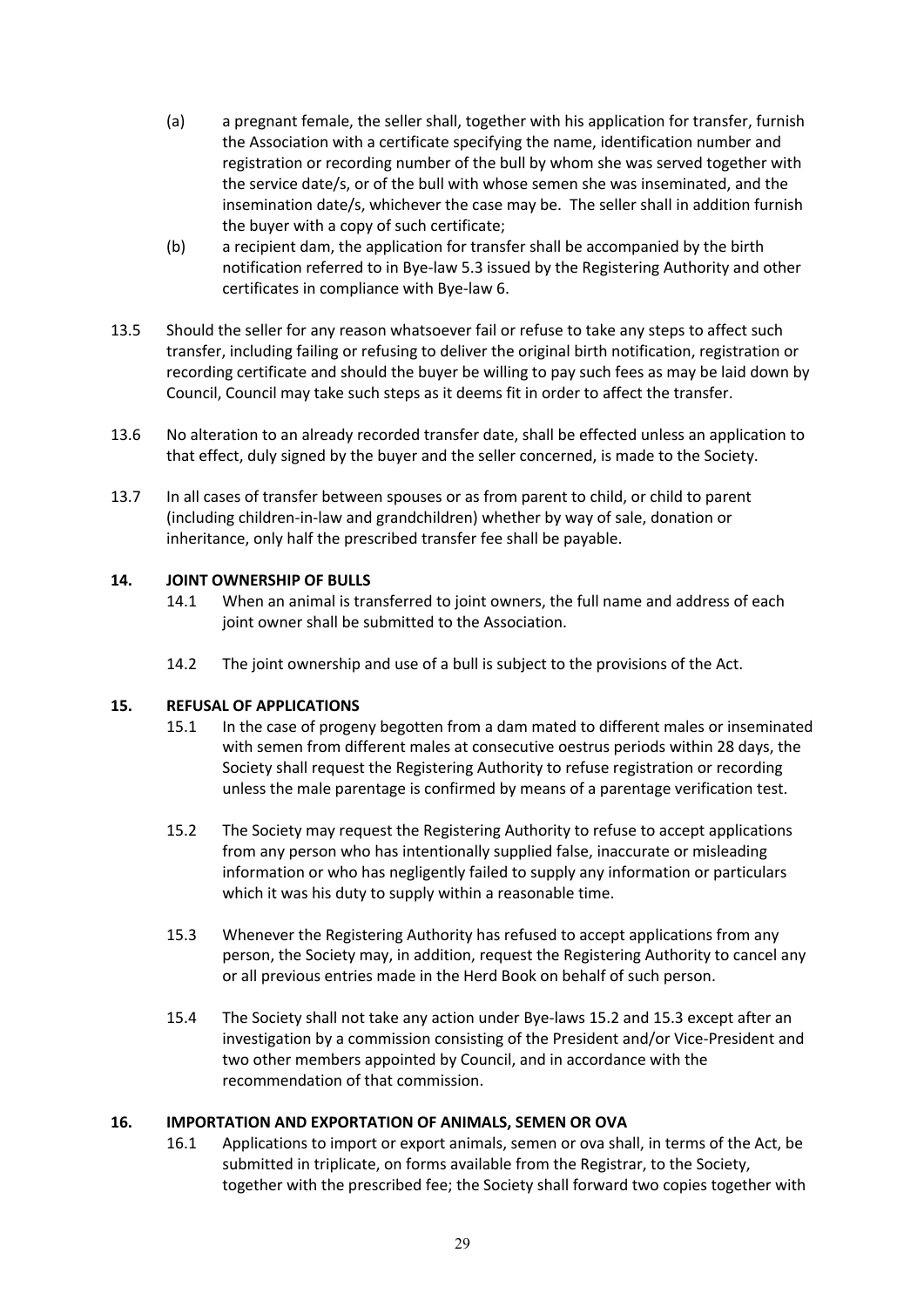its recommendation thereto, and the required documents reflecting the details referred to in Bye-law 16.2, to the Registrar.

- 16.2.1 Council shall determine minimum production and other requirements for the importation and exportation of animals, semen and ova in terms of Clause 9(y) of the Constitution, and no such importation or exportation shall be recommended to the Registrar by the Society unless the said requirements are complied with.
- 16.2.2 The following fees will be payable before the council will give permission to the importation of the following. Embryos at N\$250 per embryo. Semen at N\$50 per semen straw. Donor cow pregnant with Embryo at N\$1000 per cow/heifer. Live fullblood Wagyu animals at N\$2000 per animal.
- 16.3 Imported animals and animals resulting from the importation of semen or ova which comply with the minimum requirements referred to in Bye-law 16.2 and the requirements of the Constitution, shall be eligible for registration or recording.
- 16.4 The Society may, upon application, issue export certificates in respect of animals, semen or ova in the form desired by the Society and approved by the Registering Authority.
- 16.5 Currently the import of embryos and semen is for members only.
- 16.6 The members must decide when Purebred animal imports wil be allowed at the AGM in 2025. Until 1 January 2026 only Fullblood animals, embryos and semen may be imported. No F1-F4 or Purebred Bulls will be accepted to be registerd in Namibia until 1 January 2026.

2020/10/8